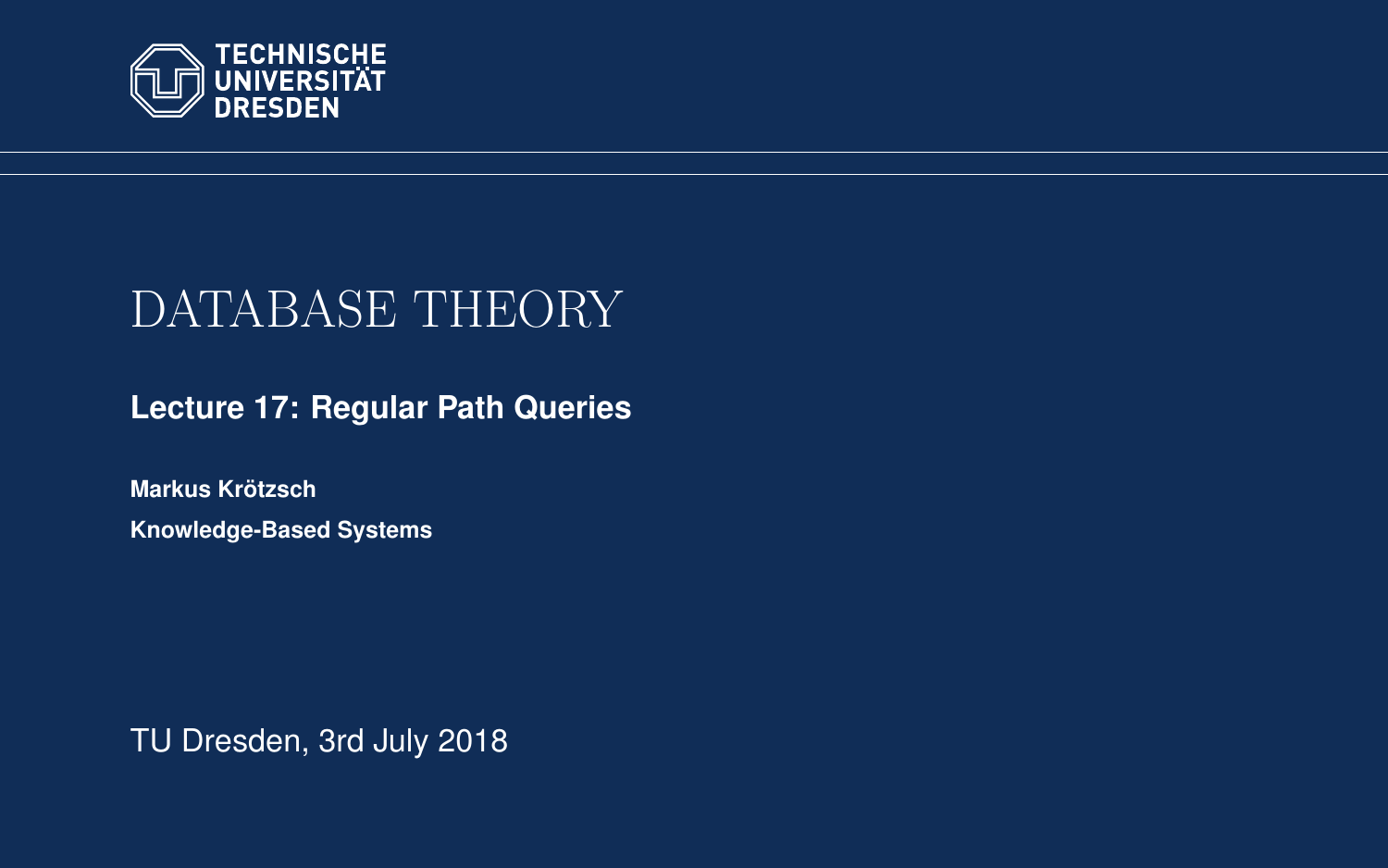### Review: Graph databases

Graph databases emphasise connections within databases  $\rightarrow$  connectivity, paths, and network structure play an important role

#### **Resource Description Framework:**

- Directed, labelled graphs that use URIs and standard datatypes
- Implemented in many programming languages and systems
- W3C standard for graph-based data exchange on the Web
- SPARQL as query language

#### **Property graph:**

- Directed multi-graphs, labelled with attribute-value sets
- Based on common implementation (TinkerPop, Java), used in many systems
- Defined by reference implementation; no exchange syntax
- Cypher and others as query languages

#### Either model can fully capture the other for representing graphs

(conceptually speaking; the exact behaviour of specific datatypes and queries may not always be easy to translate)

Markus Krötzsch, 3rd July 2018 [Database Theory](#page-0-0) slide 2 of 22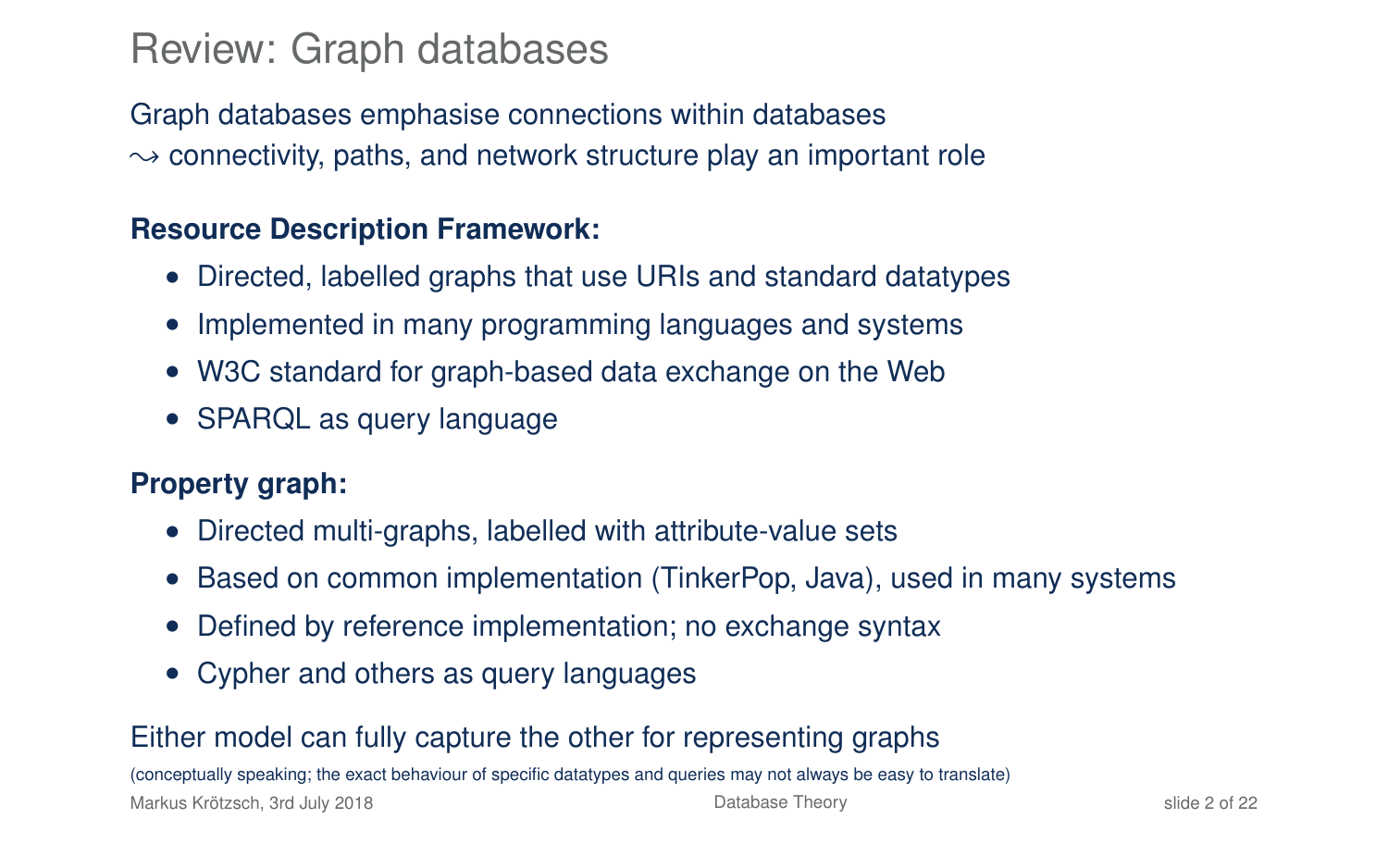# Conjunctive Queries over Graphs

Basic descriptions of local patterns in a graph

Formally, it suffices to say:

"CQs over RDF correspond to CQs over relational databases with a single table Triple[Subject,Predicate,Object]"

(and analogously for Property Graphs)

- All complexity results for query answering and optimisation carry over from RDBs (in particular, restricting to graphs does not make anything simpler)
- Details of representation of data in tables do not matter
- CQs are restricted to local patterns (no reachability . . . )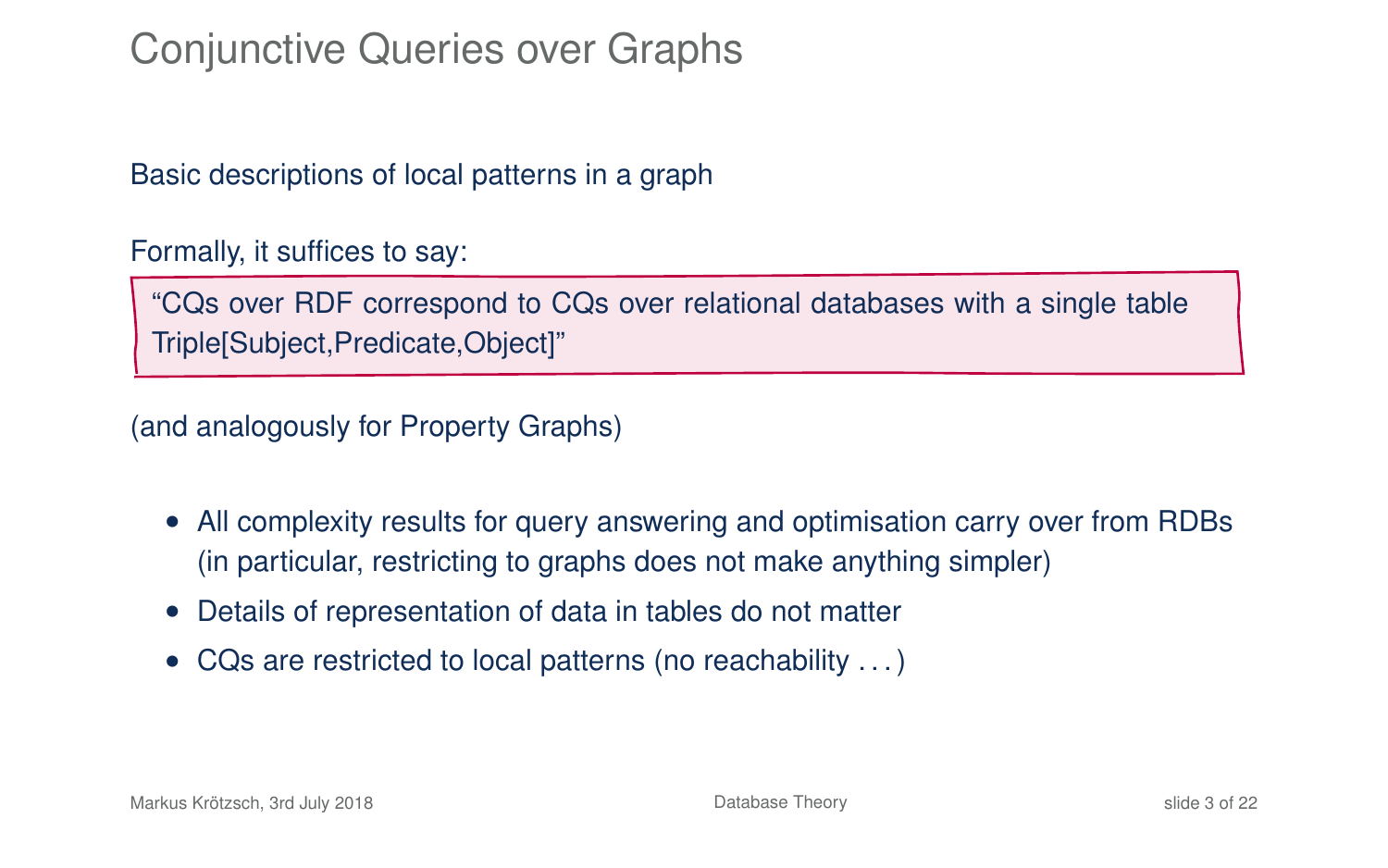### Regular Path Queries

**Idea:** use regular expressions to navigate over paths

Let's consider a simplified graph model, where a graph is given by:

- Set of nodes *N* (without additional labels)
- Set of edges E, labelled by a function  $\lambda : E \to L$ , where L is a finite set of labels

**Definition 17.1:** A regular expression over a set of labels *L* is an expression of the following form:

 $E := L | (E \circ E) | (E + E) | E^*$ 

<sup>A</sup> regular path query (RPQ) is an expression of the form *E*(*s*, *t*), where *E* is a regular expression and *s* and *t* are terms (constants or variables).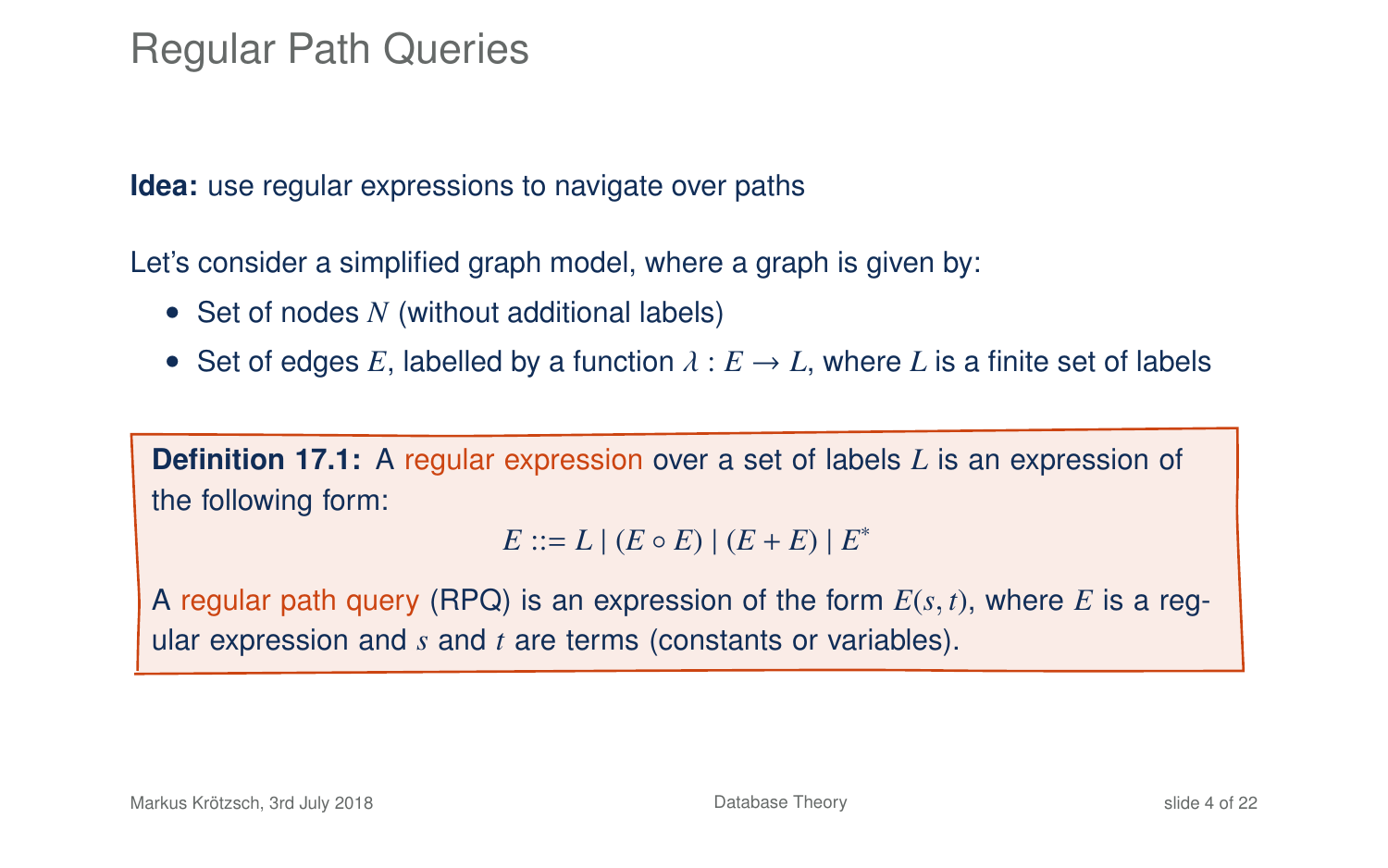# Semantics of Regular Path Queries

As usual, a regular expression E matches a word  $w = \ell_1 \cdots \ell_n$  if any of the following conditions is satisfied:

- $E \in L$  is a label and  $w = E$ .
- $E = (E_1 \circ E_2)$  and there is  $i \in \{0, \ldots, n\}$  such that  $E_1$  matches  $\ell_1 \cdots \ell_i$  and  $E_2$  matches  $\ell_{i+1} \cdots \ell_n$  (the words matched by  $E_1$  and  $E_2$  can be empty if  $i = 0$  or  $i = n$ , respectively).
- $E = (E_1 + E_2)$  and *w* is matched by  $E_1$  or by  $E_2$
- $E = E_1^*$  and *w* has the form  $w_1w_2 \cdots w_m$  for  $n \ge 0$ , where each word  $w_i$  is matched by  $E_1$

**Definition 17.2:** Let *a* and *b* be constants and *x* and *y* be variables. An RPQ  $E(a, b)$  is entailed by a graph G if there is a directed path from node a to node b that is labelled by a word matched by E. The answers to RPQs  $E(x, y)$ ,  $E(x, b)$ , and *E*(*a*, *y*) are defined in the obvious way.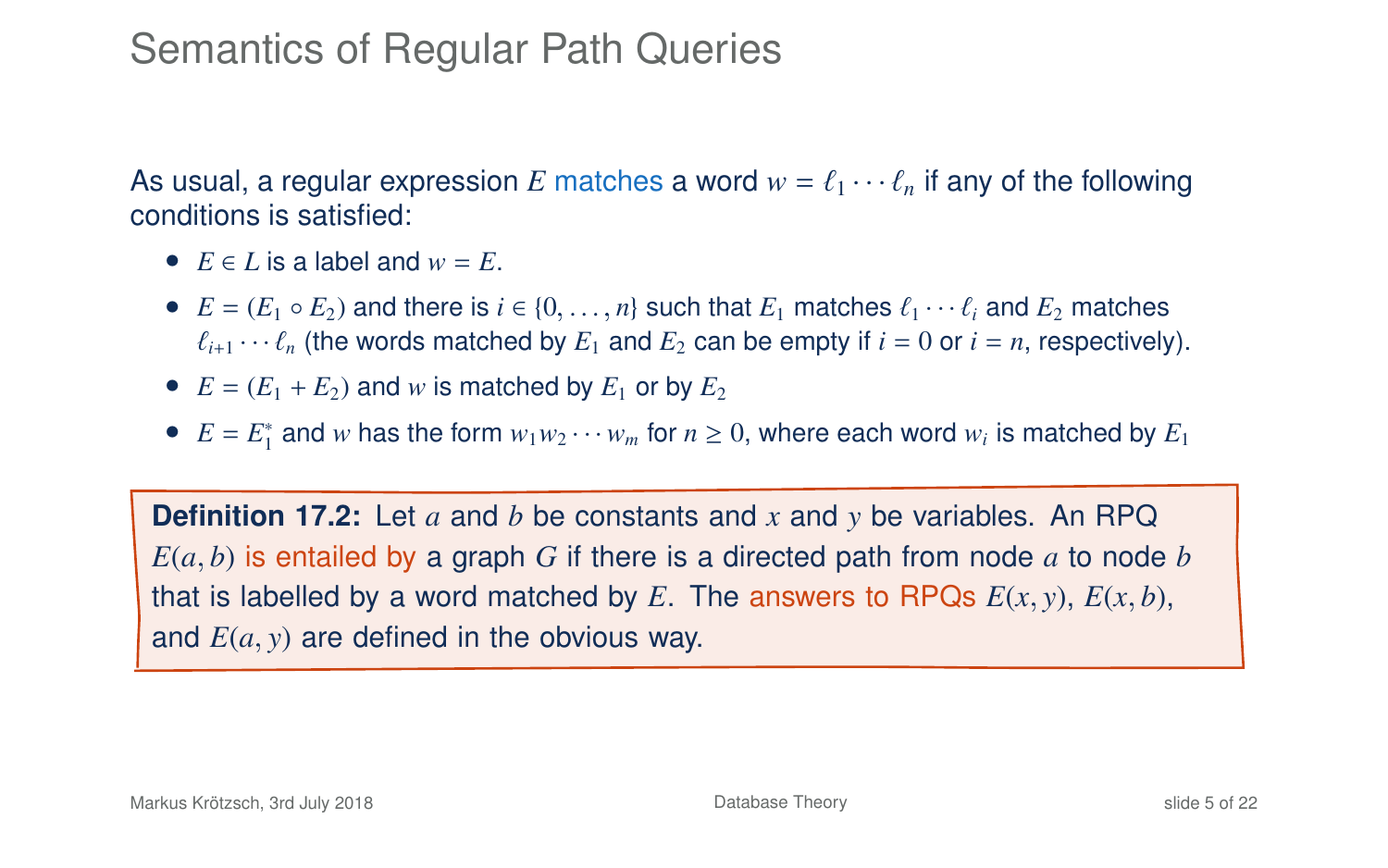# Extending the Expressive Power of RPQs

Regular path queries can be used to express typical reachability queries, but are still quite limited  $\rightsquigarrow$  extensions

#### 2-Way Regular Path Queries (2RPQs)

- For every label  $\ell \in L$ , also introduce a converse label  $\ell^-$
- Allow converse labels in regular expressions
- Matched paths can follow edges forwards or backwards

#### Conjunctive Regular Path Queries (CRPQs)

- Extend conjunctive queries with RPQs
- RPQs can be used like binary query atoms
- Obvious semantics

#### Conjunctive 2-Way Regular Path Queries (C2RPQs) combine both extensions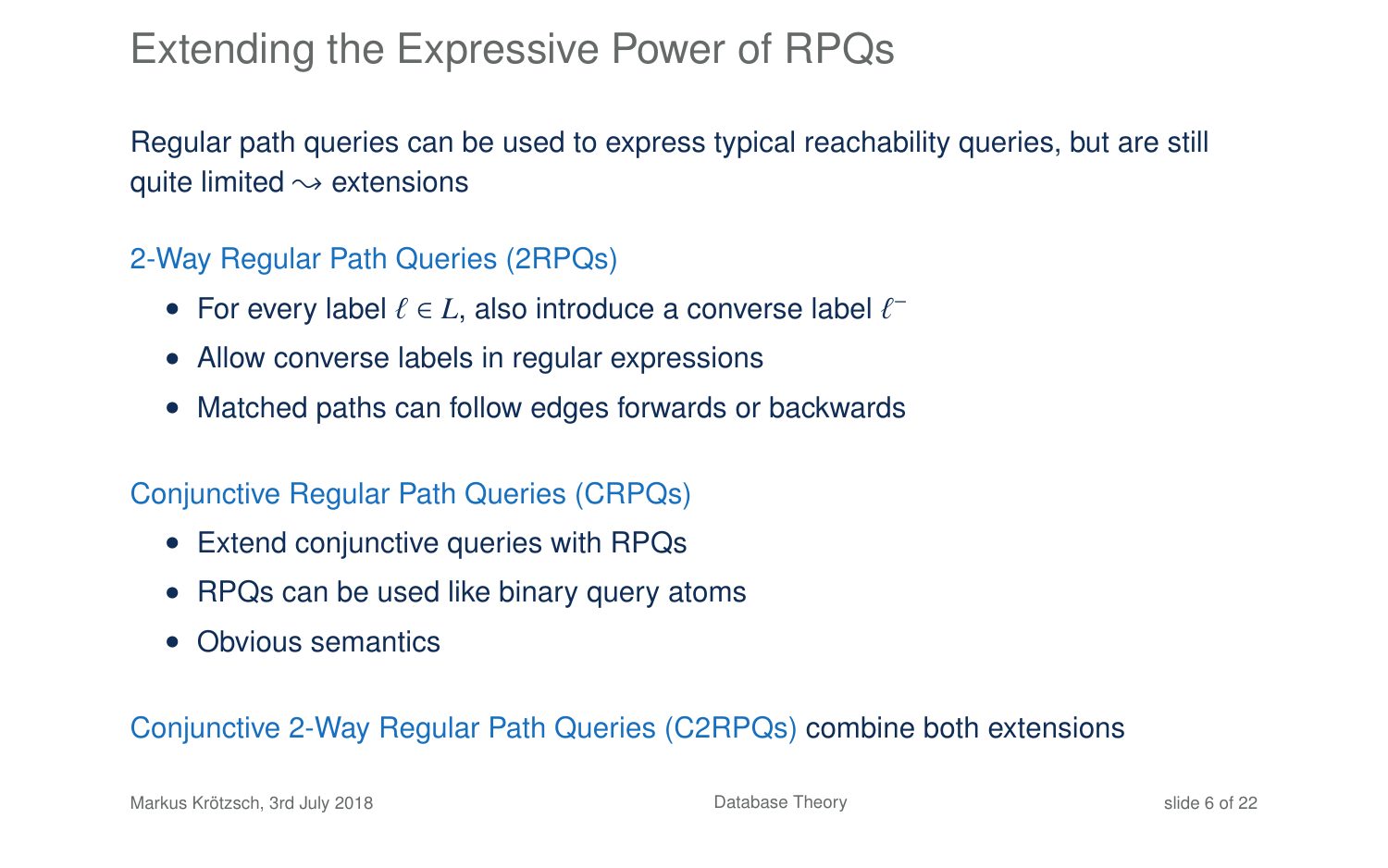### C2RPQs: Examples

All ancestors of Alice:

 $((father + mother) \circ (father + mother)^*)(alice, y)$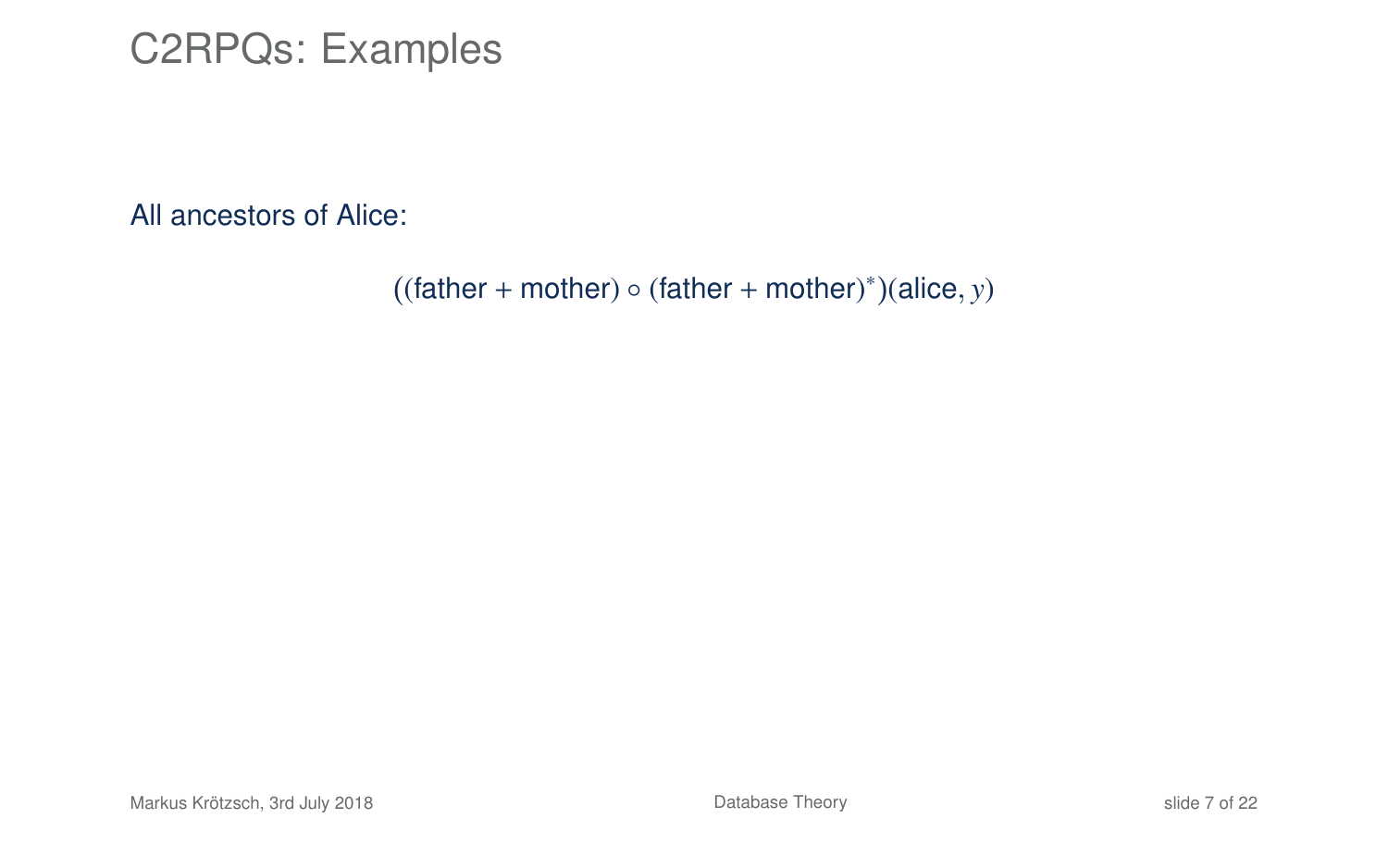### C2RPQs: Examples

All ancestors of Alice:

```
((father + mother) \circ (father + mother)^*)(alice, y)
```
People with finite Erdös number:

(authorOf ◦ authorOf<sup>−</sup> ) ∗ (*x*, paulErdös)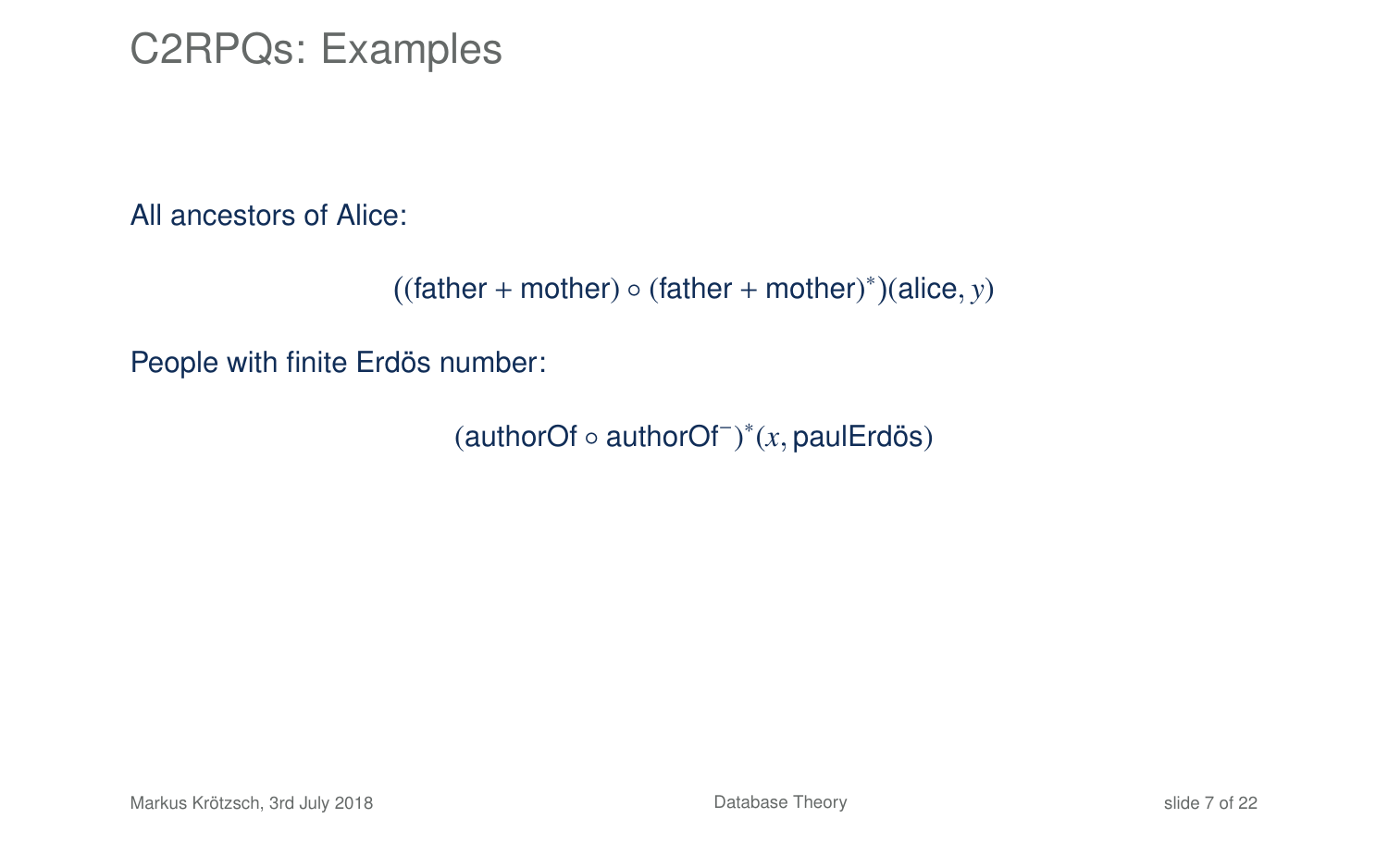### C2RPQs: Examples

All ancestors of Alice:

```
((father + mother) \circ (father + mother)^*)(alice, y)
```
People with finite Erdös number:

(authorOf ◦ authorOf<sup>−</sup> ) ∗ (*x*, paulErdös)

Pairs of stops connected by tram lines 3 and 8:

(nextStop3 ◦ nextStop3<sup>∗</sup> )(*x*, *<sup>y</sup>*) <sup>∧</sup> (nextStop8 ◦ nextStop8<sup>∗</sup> )(*x*, *y*)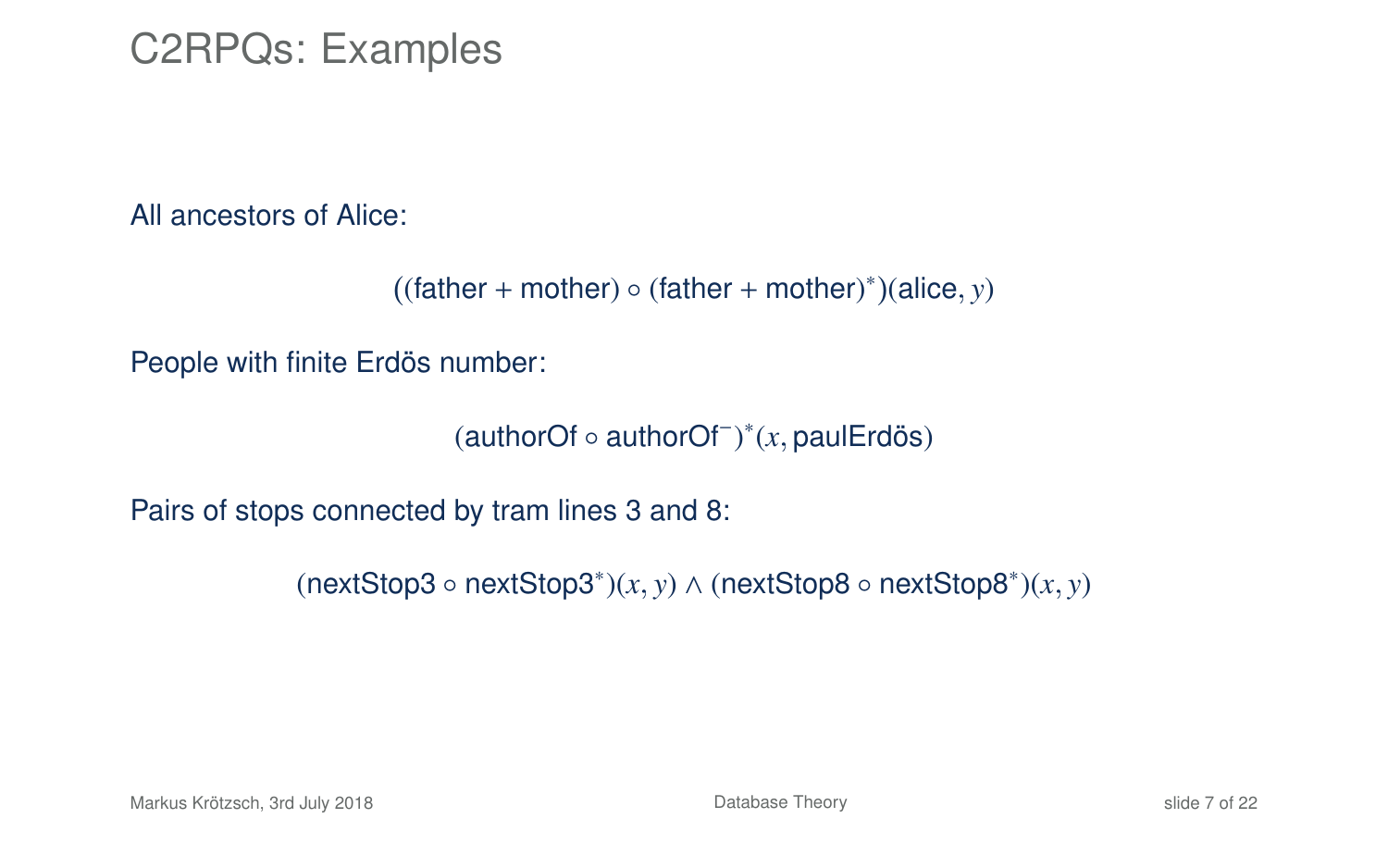# Complexity of RPQs

A nondeterministic algorithm for Boolean RPQs:

- Transform regular expression into a finite automaton
- Starting from the first node, guess a matching path
- When moving along path, advance state of automaton
- Accept if the second node is reached in an accepting state
- Reject if path is longer than size of graph  $\times$  size of automaton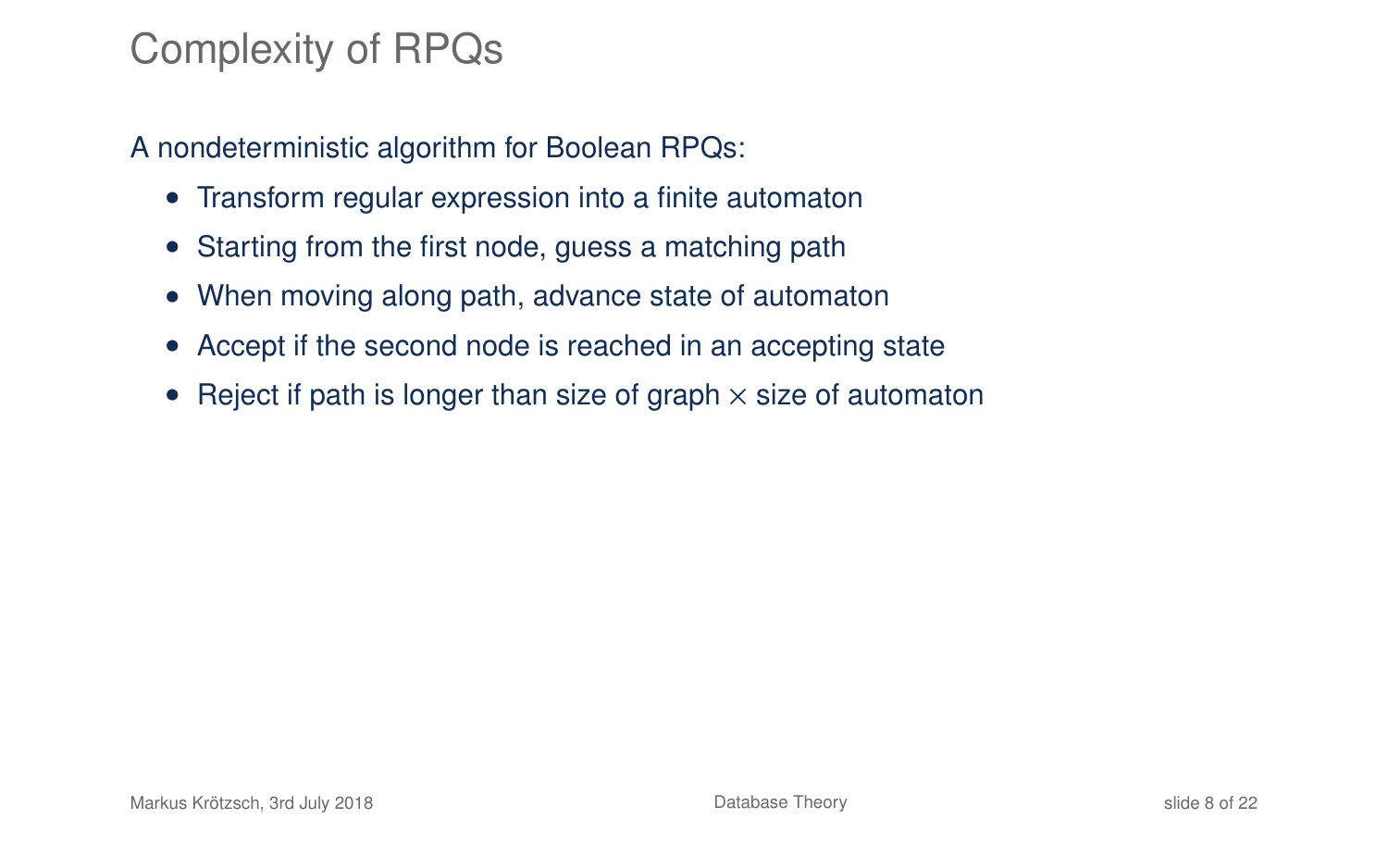# Complexity of RPQs

A nondeterministic algorithm for Boolean RPQs:

- Transform regular expression into a finite automaton
- Starting from the first node, guess a matching path
- When moving along path, advance state of automaton
- Accept if the second node is reached in an accepting state
- Reject if path is longer than size of graph  $\times$  size of automaton

Space requirements when assuming query (and automaton) fixed: pointer to current node in graph, pointer to current state of automaton, counter for length of path  $\rightarrow$  NL algorithm

Conversely, reachability in an unlabelled graph is hard for NL  $\rightarrow$  RPQ matching is NL-complete (data complexity)

(Combined/query complexity is in P, as we will see below)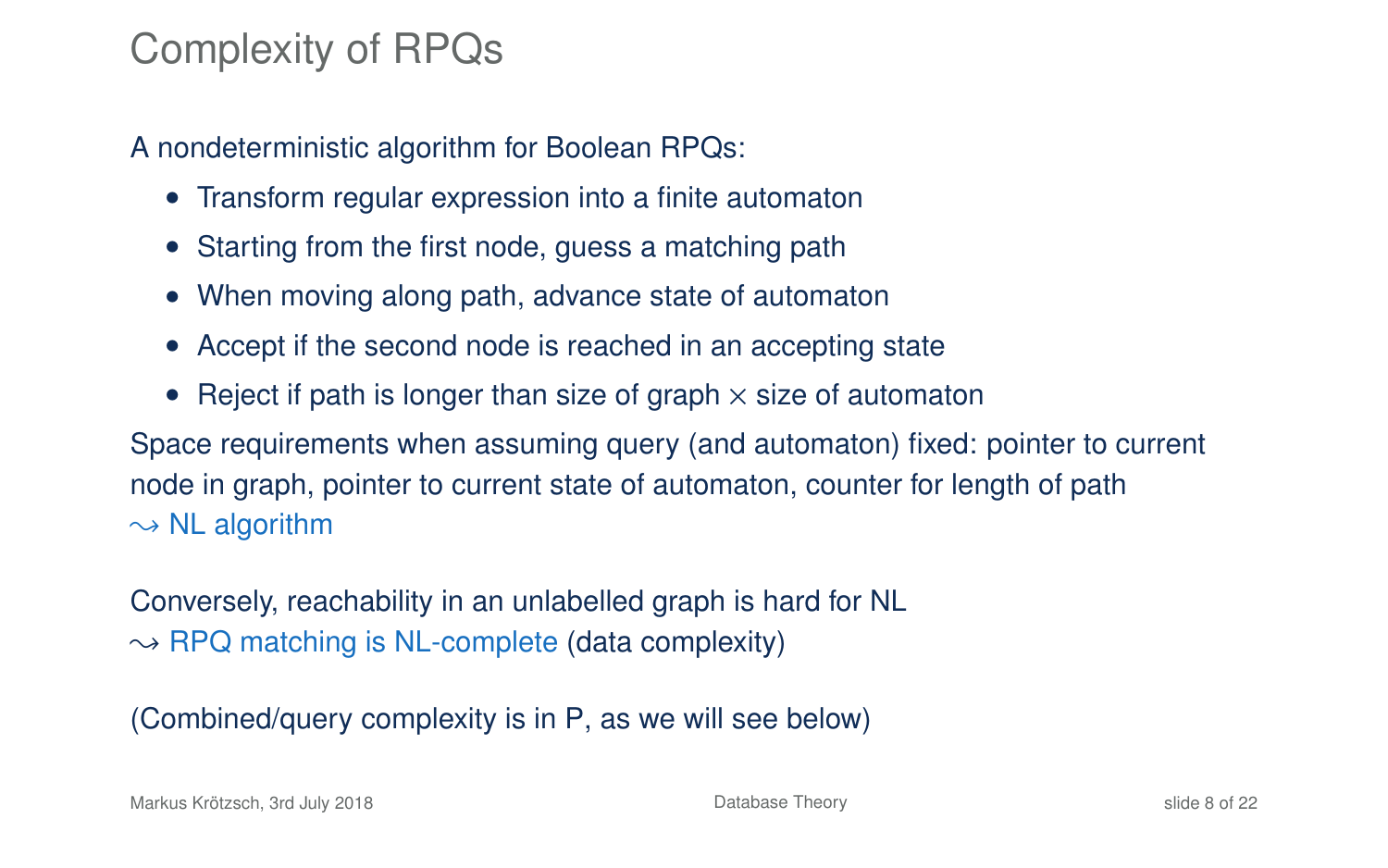# Complexity of C2RPQs

We already know:

- CQ matching is in AC<sup>0</sup> (data complexity) and NP-complete (query and combined complexity)
- RPQ matching is NL-complete (data) and in P (query/combined)
- AC $^0$   $\subset$  NL and NL  $\subset$  NP
- $\rightarrow$  C2RPQs are NP-hard (combined/query) and NL-hard (data)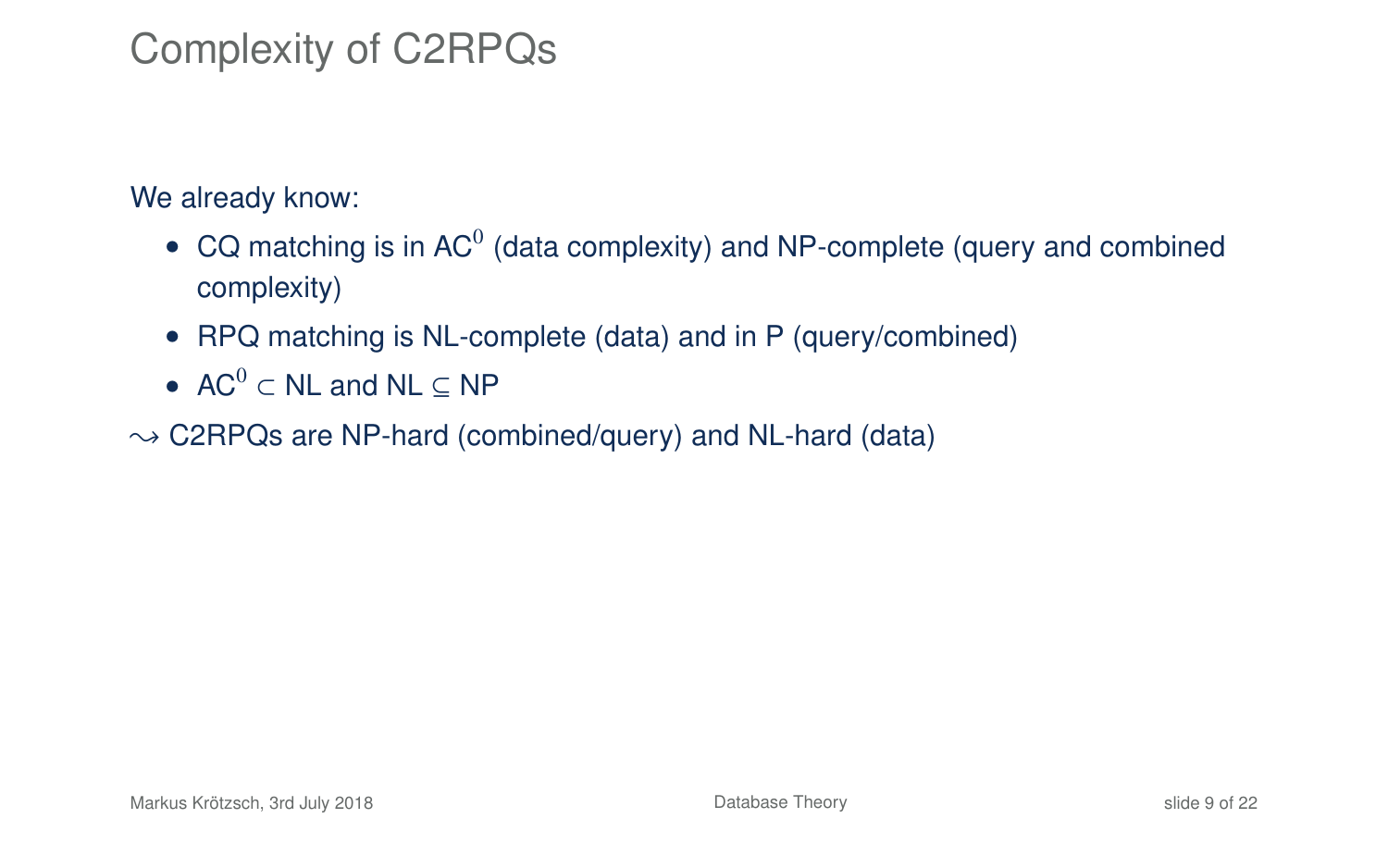# Complexity of C2RPQs

We already know:

- CQ matching is in AC<sup>0</sup> (data complexity) and NP-complete (query and combined complexity)
- RPQ matching is NL-complete (data) and in P (query/combined)
- AC $^0$   $\subset$  NL and NL  $\subset$  NP
- $\rightarrow$  C2RPQs are NP-hard (combined/query) and NL-hard (data)

It's not hard to show that these bounds are tight:

**Theorem 17.3:** C2RPQ matching is NP-complete for combined and query complexity, and NL-complete for data complexity.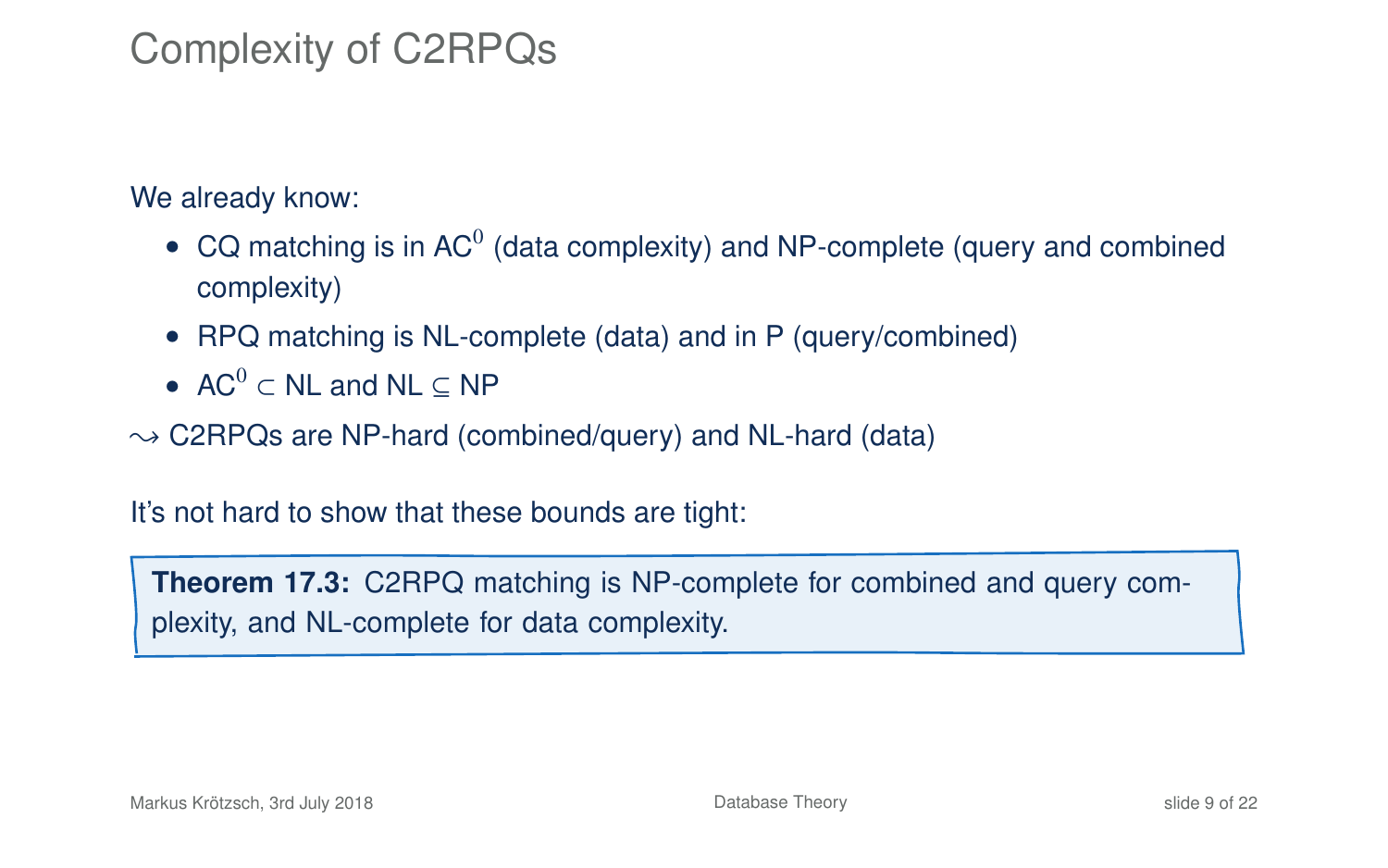# (C2)RPQs and Datalog

How do path queries relate to Datalog?

We already know:

- Datalog is ExpTime-complete (combined/query) and P-complete (data)
- C2RPQs are NP-complete (combined/query) and NL-complete (data)

 $\rightarrow$  maybe Datalog is more expressive that C2RPQs ...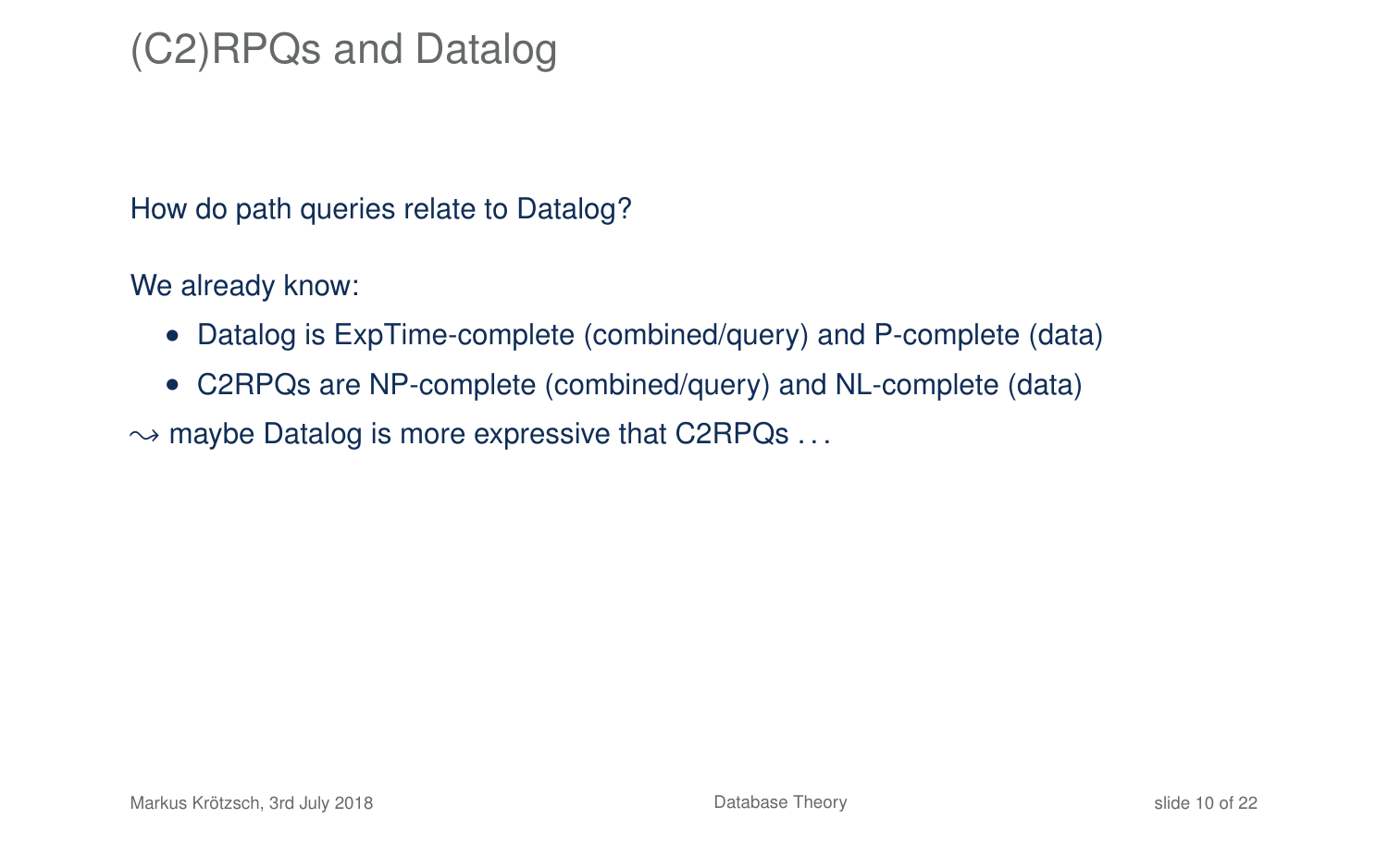# (C2)RPQs and Datalog

How do path queries relate to Datalog?

We already know:

- Datalog is ExpTime-complete (combined/query) and P-complete (data)
- C2RPQs are NP-complete (combined/query) and NL-complete (data)

 $\rightarrow$  maybe Datalog is more expressive that C2RPQs ...

Indeed, we can express regular expressions in Datalog

For simplicity, assume that we have a binary EDB predicate  $p_\ell$  for each label  $\ell \in L$  (other<br>consedings would work just as well) encodings would work just as well)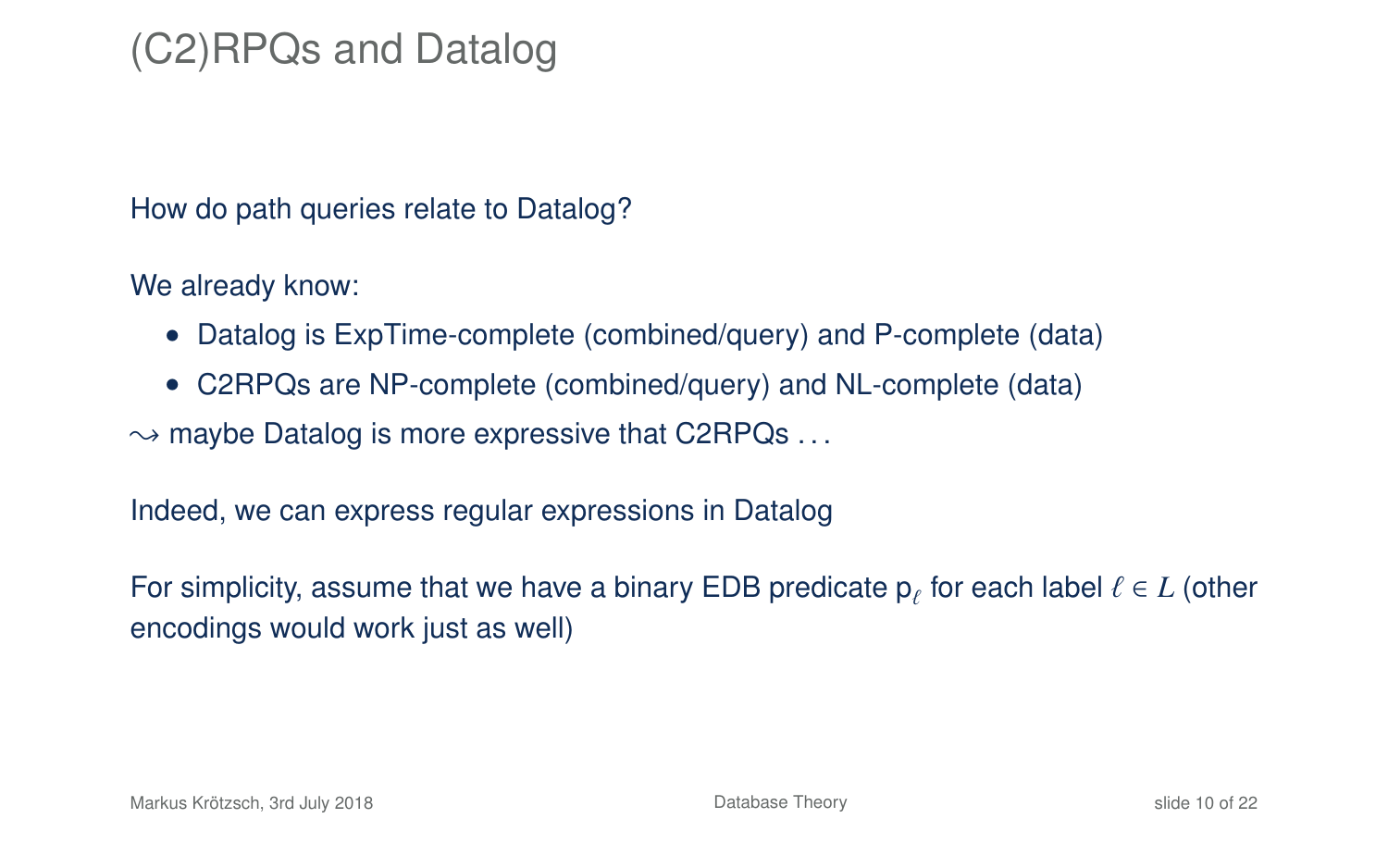We transform a regular expression *E* to a Datalog query  $\langle Q_E, P_E \rangle$ :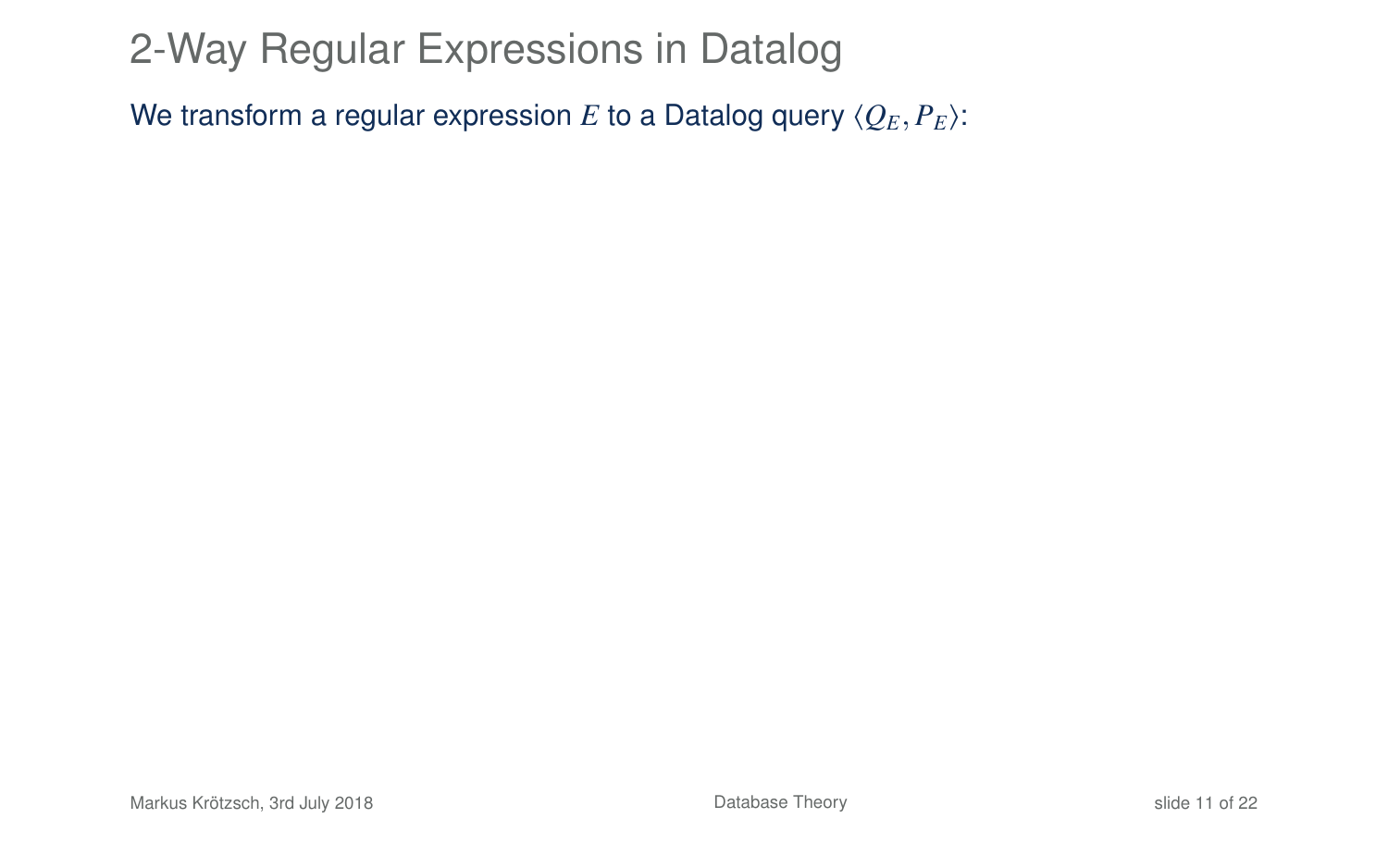We transform a regular expression *E* to a Datalog query  $\langle Q_E, P_E \rangle$ :

If  $E = \ell \in L$  is a label, then  $P_E = \{Q_E(x, y) \leftarrow \rho_\ell(x, y)\}$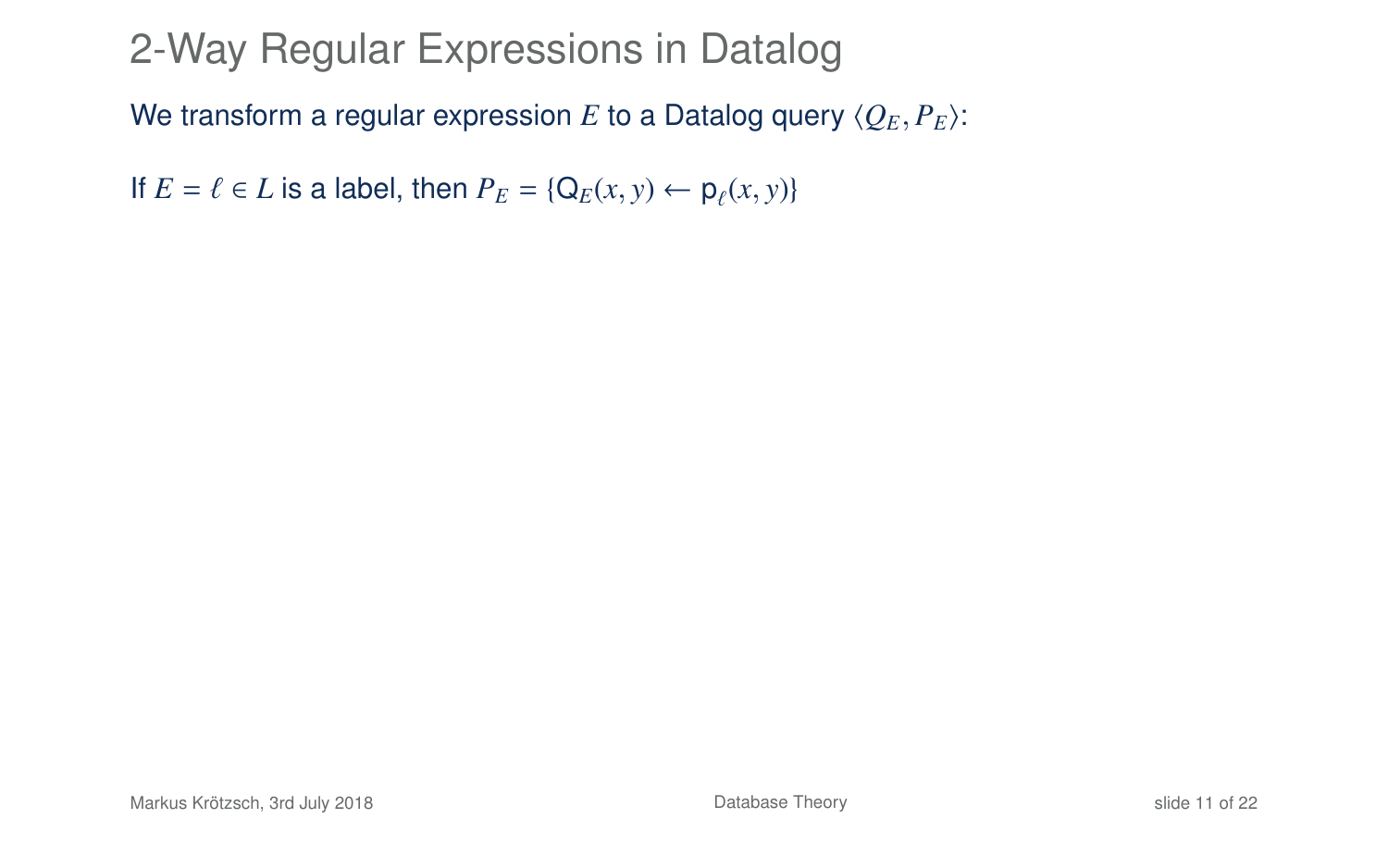We transform a regular expression *E* to a Datalog query  $\langle Q_E, P_E \rangle$ :

If  $E = \ell \in L$  is a label, then  $P_E = \{Q_E(x, y) \leftarrow \rho_\ell(x, y)\}$ 

If  $E = \ell^-$  is the converse of a label  $\ell \in L$ , then

 $P_E = \{ Q_E(x, y) \leftarrow p_\ell(y, x) \}$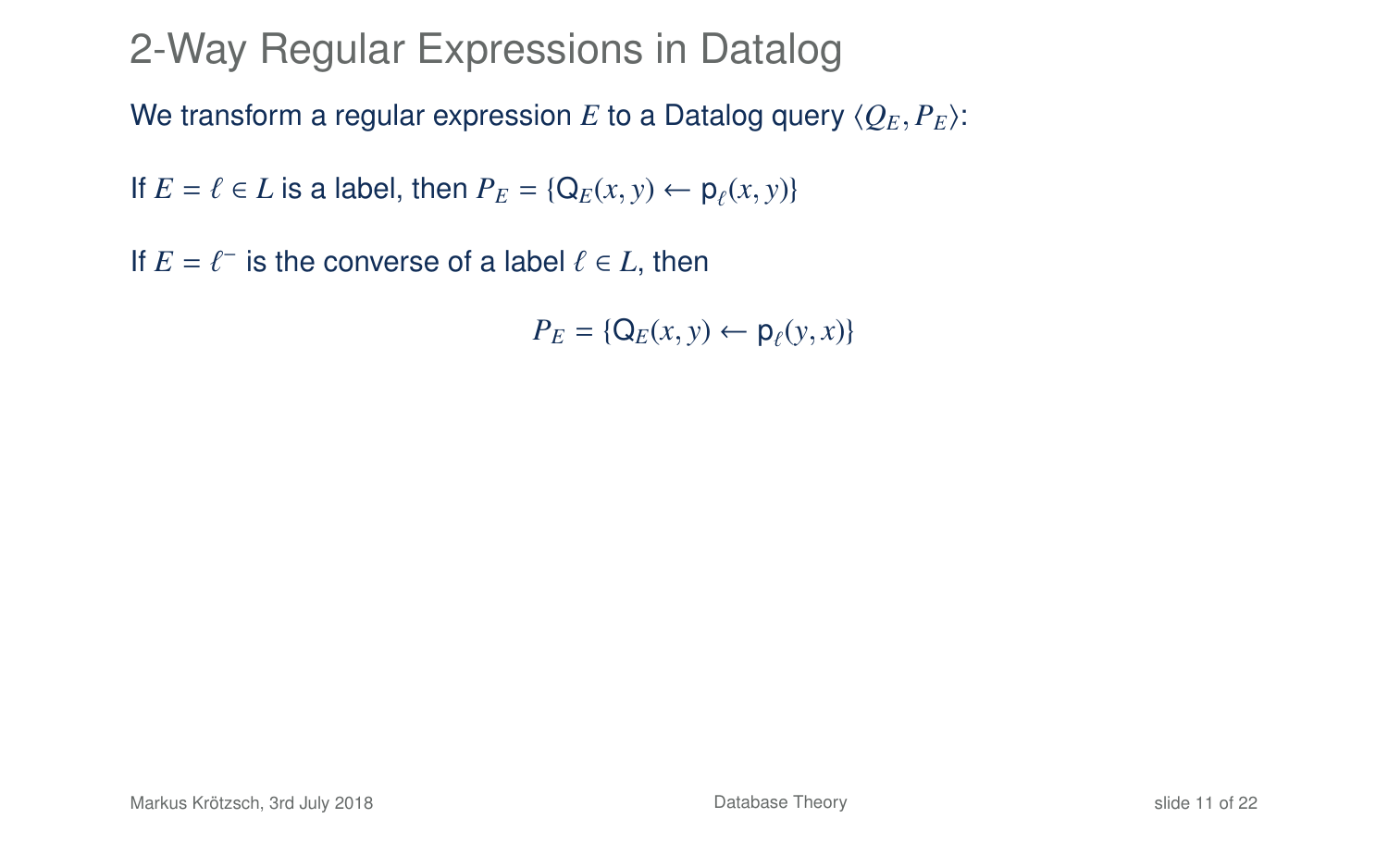We transform a regular expression *E* to a Datalog query  $\langle Q_E, P_E \rangle$ :

If  $E = \ell \in L$  is a label, then  $P_E = \{Q_E(x, y) \leftarrow \rho_\ell(x, y)\}$ 

If  $E = \ell^-$  is the converse of a label  $\ell \in L$ , then

 $P_E = \{ Q_E(x, y) \leftarrow p_\ell(y, x) \}$ 

If  $E = (E_1 \circ E_2)$  then

$$
P_E = P_{E_1} \cup P_{E_2} \cup \{Q_E(x, z) \leftarrow Q_{E_1}(x, y) \land Q_{E_2}(y, z)\}
$$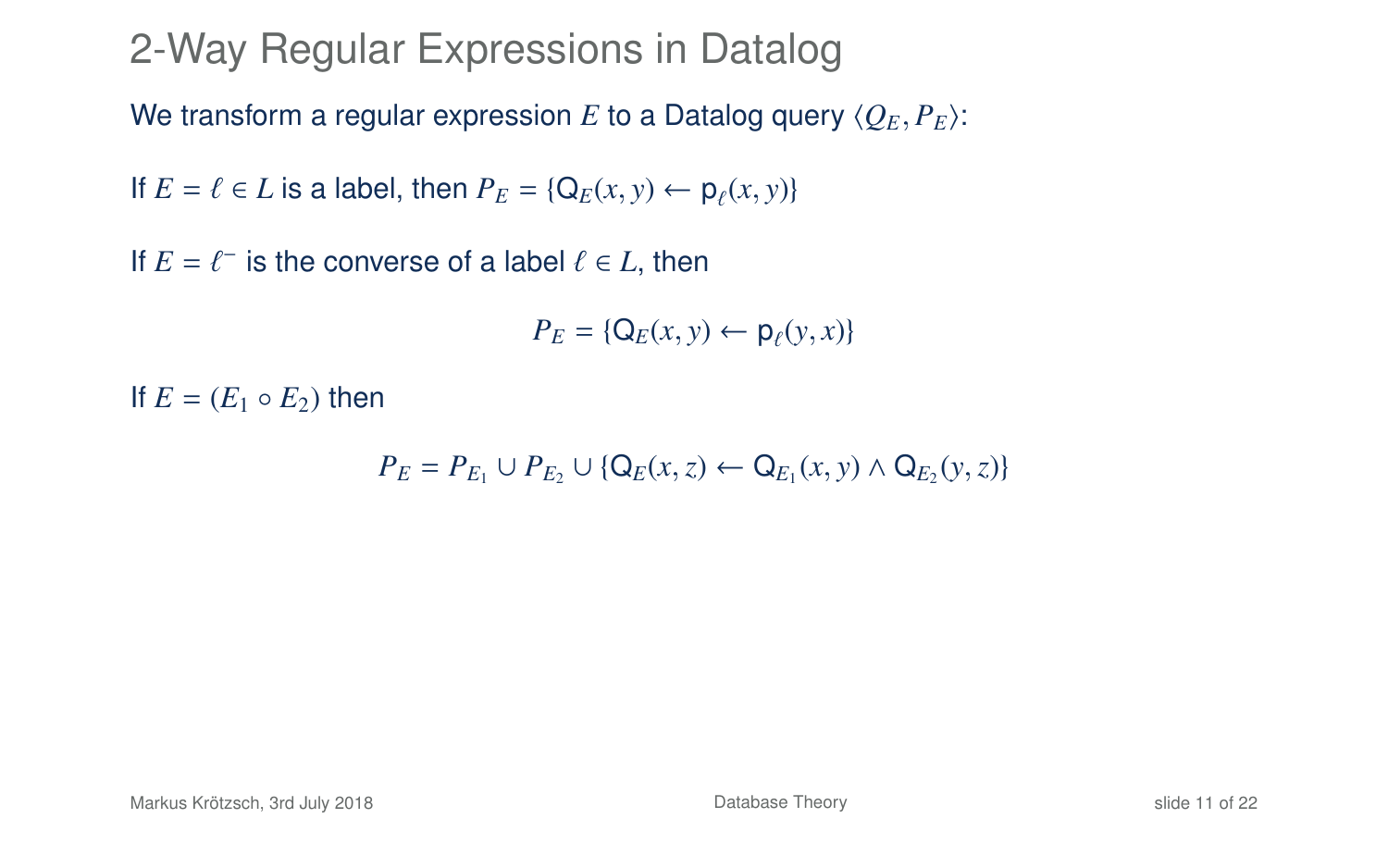We transform a regular expression *E* to a Datalog query  $\langle O_E, P_E \rangle$ :

If  $E = \ell \in L$  is a label, then  $P_E = \{Q_E(x, y) \leftarrow \rho_\ell(x, y)\}$ 

If  $E = \ell^-$  is the converse of a label  $\ell \in L$ , then

 $P_E = \{ Q_E(x, y) \leftarrow p_\ell(y, x) \}$ 

If  $E = (E_1 \circ E_2)$  then

$$
P_E = P_{E_1} \cup P_{E_2} \cup \{Q_E(x, z) \leftarrow Q_{E_1}(x, y) \land Q_{E_2}(y, z)\}
$$

If  $E = (E_1 + E_2)$  then

*P*<sub>*E*</sub> = *P*<sub>*E*<sub>1</sub></sub> ∪ *P*<sub>*E*<sub>2</sub></sub> ∪ {Q<sub>*E*</sub>(*x*, *y*) ← Q<sub>*E*<sub>1</sub></sub>(*x*, *y*), Q<sub>*E*</sub>(*x*, *y*) ← Q<sub>*E*<sub>2</sub></sub>(*x*, *y*)}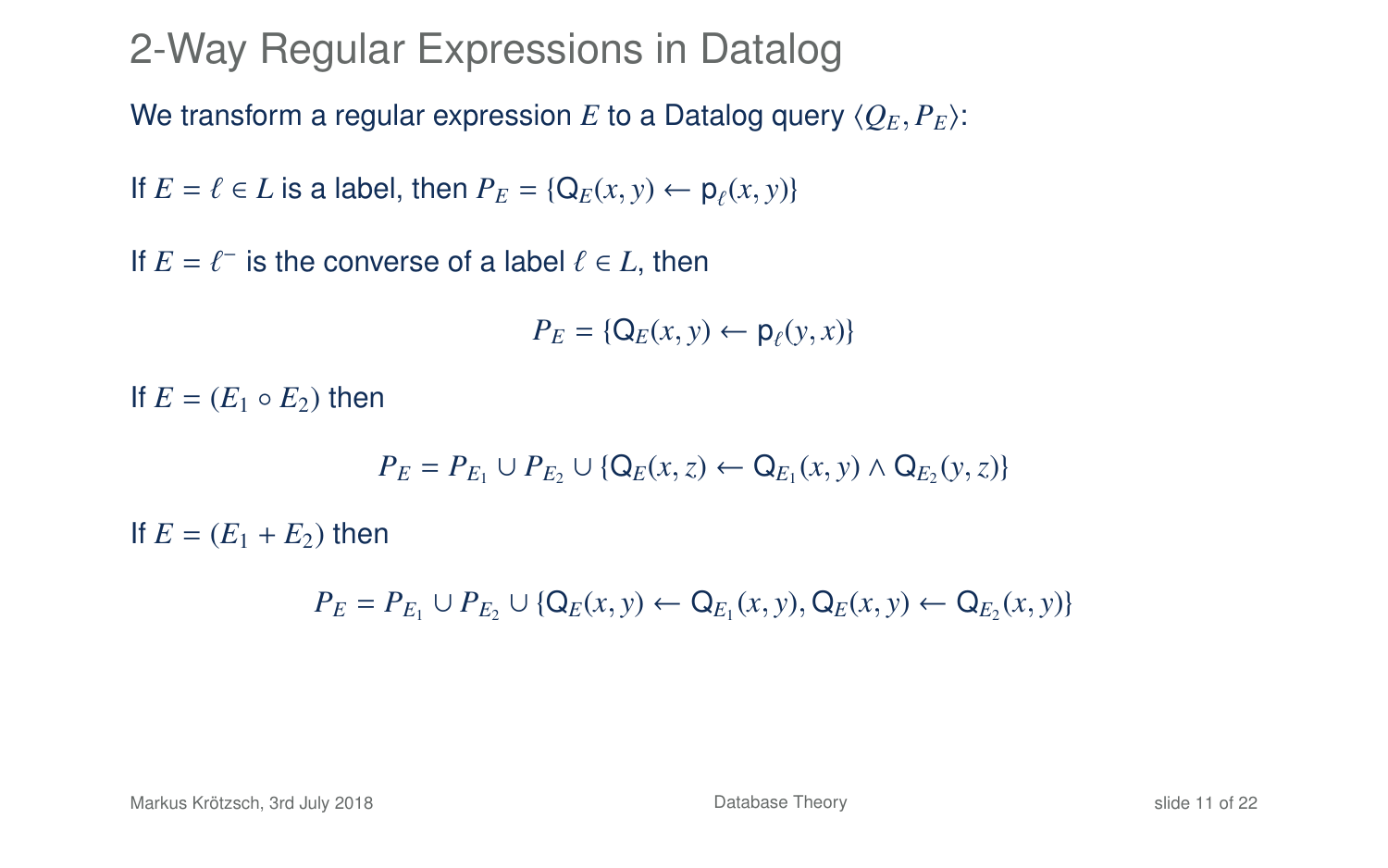We transform a regular expression *E* to a Datalog query  $\langle O_E, P_E \rangle$ :

If  $E = \ell \in L$  is a label, then  $P_E = \{Q_E(x, y) \leftarrow \rho_\ell(x, y)\}$ 

If  $E = \ell^-$  is the converse of a label  $\ell \in L$ , then

 $P_E = \{ Q_E(x, y) \leftarrow p_\ell(y, x) \}$ 

If  $E = (E_1 \circ E_2)$  then

$$
P_E = P_{E_1} \cup P_{E_2} \cup \{Q_E(x, z) \leftarrow Q_{E_1}(x, y) \land Q_{E_2}(y, z)\}
$$

If  $E = (E_1 + E_2)$  then

*P*<sub>*E*</sub> = *P*<sub>*E*<sub>1</sub></sub> ∪ *P*<sub>*E*<sub>2</sub></sub> ∪ {Q<sub>*E*</sub>(*x*, *y*) ← Q<sub>*E*<sub>1</sub></sub>(*x*, *y*), Q<sub>*E*</sub>(*x*, *y*) ← Q<sub>*E*<sub>2</sub></sub>(*x*, *y*)}

If  $E = E_1^*$  then

$$
P_E = P_{E_1} \cup \{ \mathsf{Q}_E(x, x) \leftarrow \mathsf{Q}_E(x, z) \leftarrow \mathsf{Q}_E(x, y) \land \mathsf{Q}_{E_1}(y, z) \}
$$

Markus Krötzsch, 3rd July 2018 [Database Theory](#page-0-0) slide 11 of 22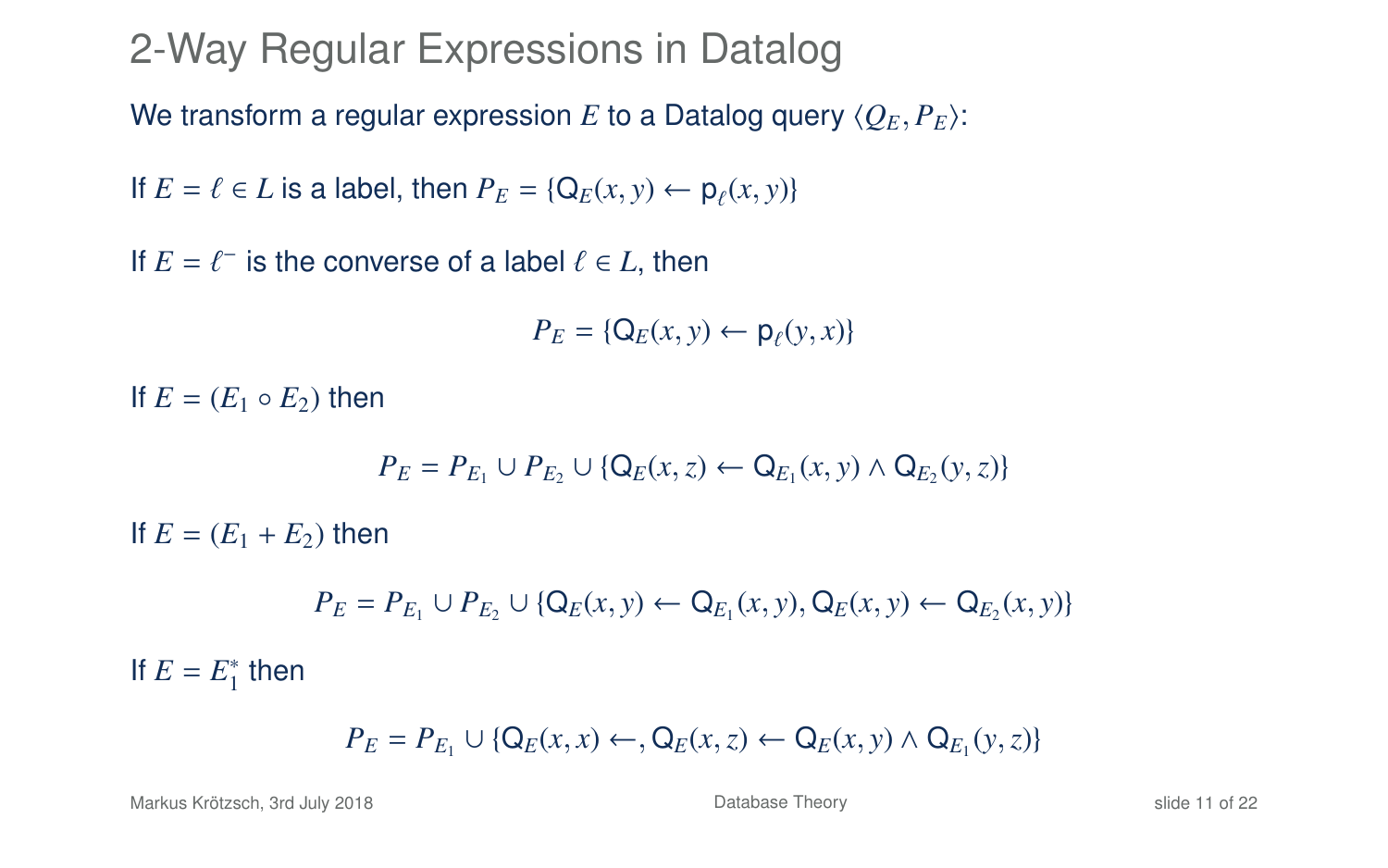# Reprise: Combined Complexity of 2RPQs

As a side effect, the previous translation shows that 2RPQs can be evaluated in P combined complexity:

- Each (2-way) regular expression *E* leads to a Datalog query  $\langle Q_F, P_F \rangle$  of polynomial size
- Each rule in  $P_E$  has at most three variables  $\sim$  the grounding of  $P_E$  for a graph with nodes  $N$  is of size  $|P_E|\times |N|^3$
- propositional logic rules can be evaluated in polynomial time
- $\rightarrow$  polynomial time decision procedure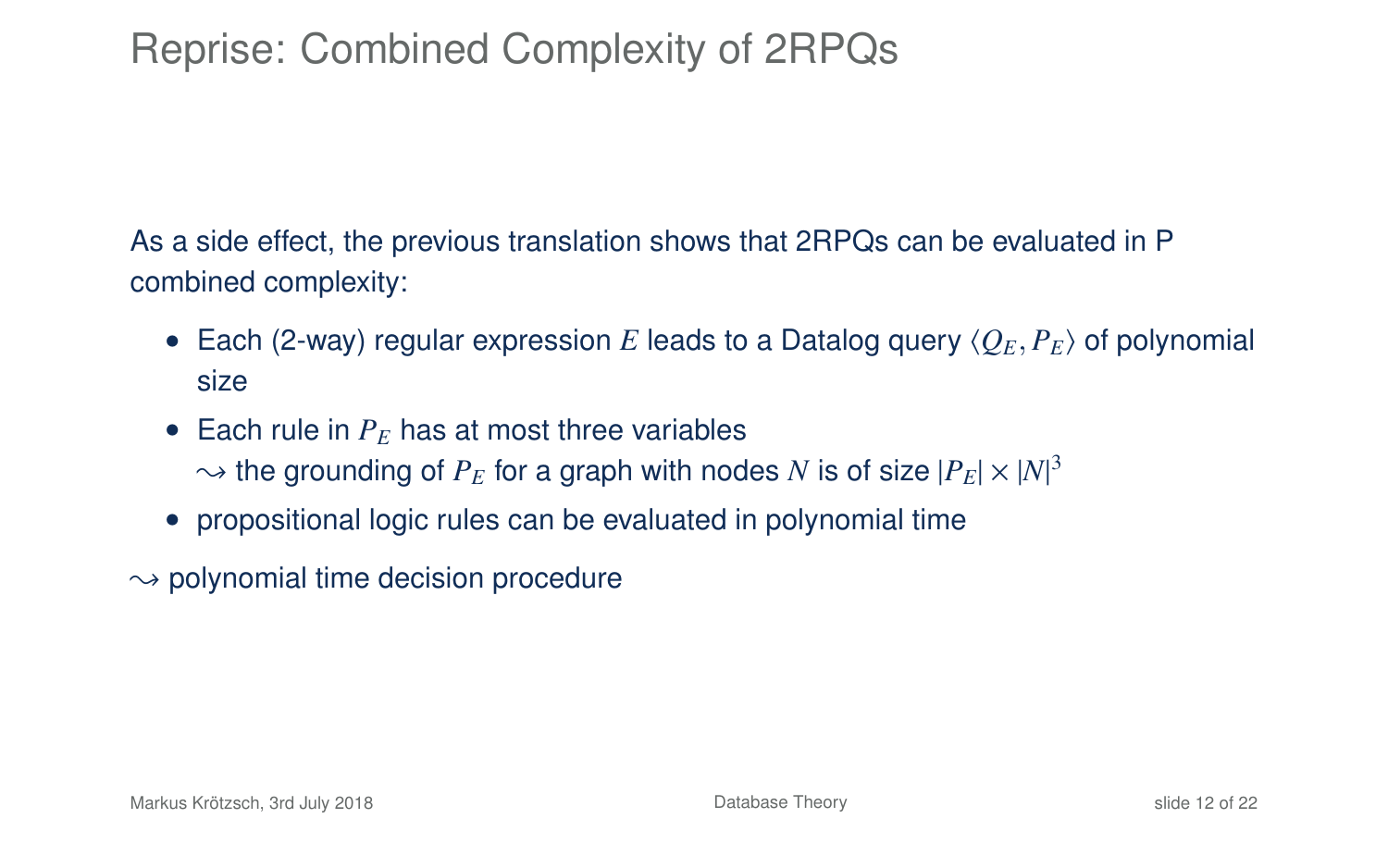# Expressing C2RPQs in Datalog

It is now easy to express C2RPQs in Datalog:

- Use the encoding of CQs in Datalog as shown in the exercise
- Express 2RPQ atoms in Datalog as just shown

Can every Datalog query over binary "labelled-edge" EDB predicates be expressed with (C2)RPQs?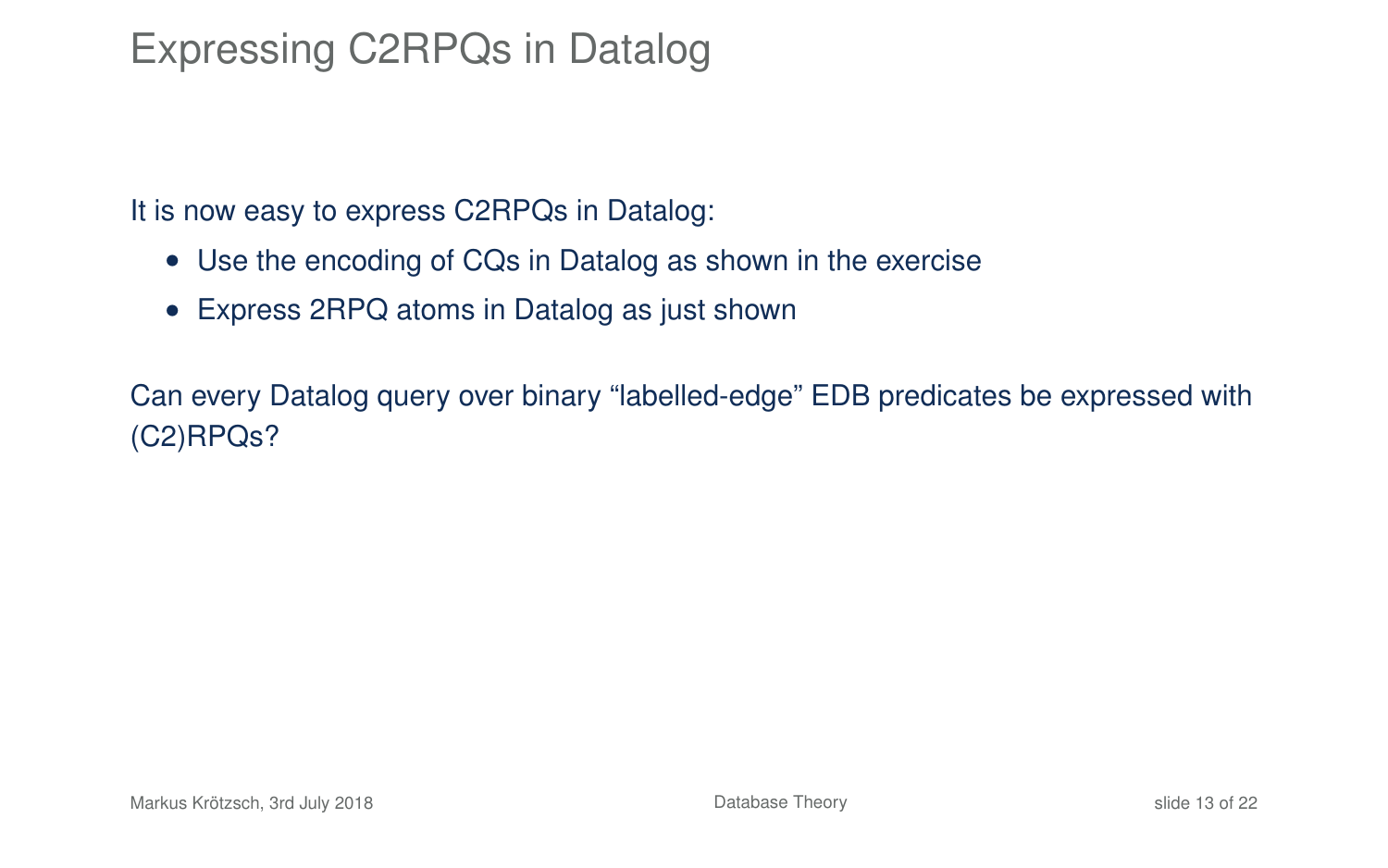# Expressing C2RPQs in Datalog

It is now easy to express C2RPQs in Datalog:

- Use the encoding of CQs in Datalog as shown in the exercise
- Express 2RPQ atoms in Datalog as just shown

Can every Datalog query over binary "labelled-edge" EDB predicates be expressed with (C2)RPQs?

- This would imply  $P = NL$  (but not that  $NP = ExpTime!$ ): unlikely but not known to be false
- However, there are stronger direct arguments that show the limits of C2RPQs (exercise)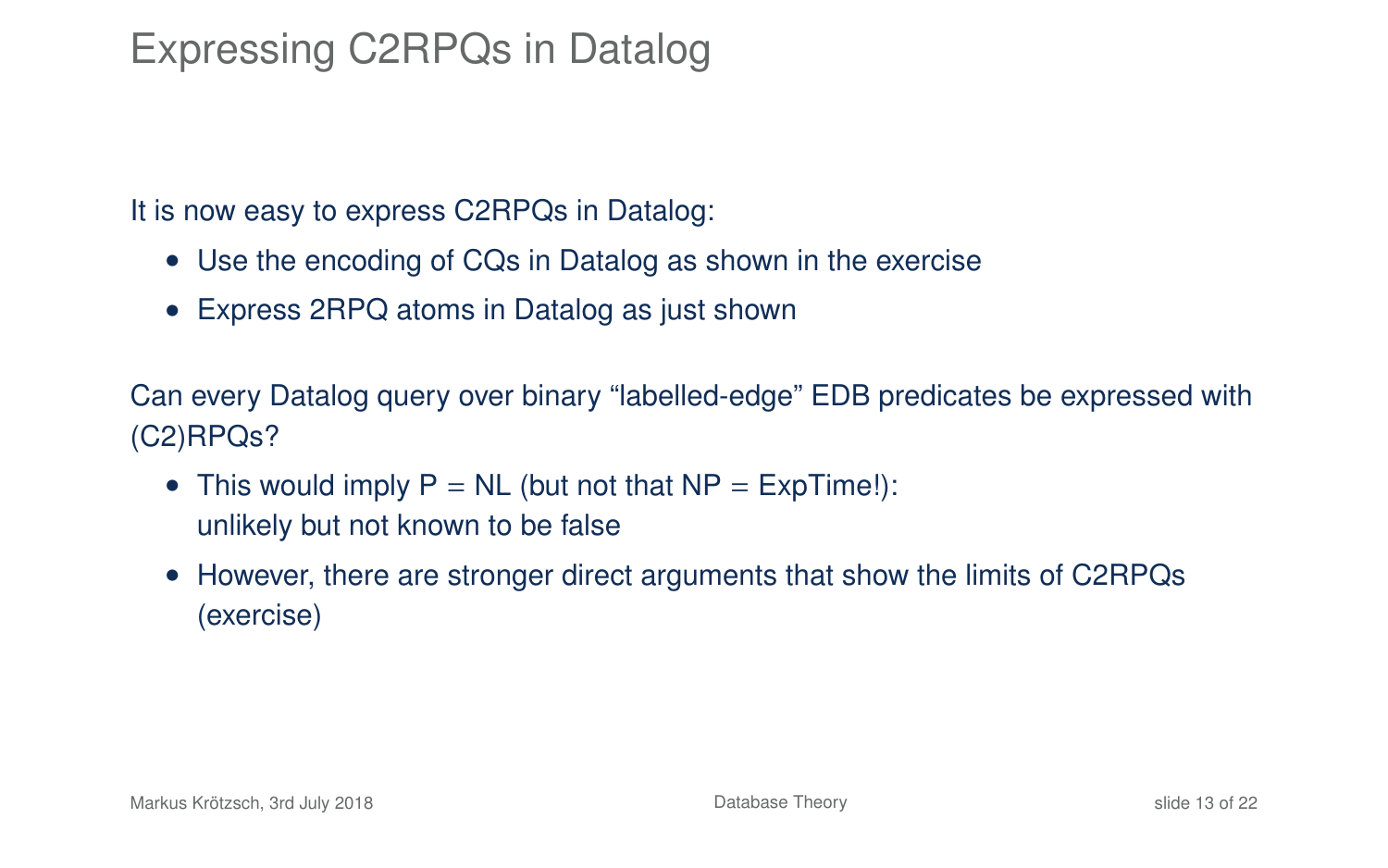# Linear Datalog and Binary Datalog

Expressing 2RPQs in Datalog requires only restricted forms of Datalog:

**Definition 17.4:** A Datalog program is linear if each of its rules has at most one IDB atom in its body. A Datalog program is binary if all of its IDB predicates have arity at most two.

The following complexity results are known:

**Theorem 17.5:** Query answering in linear Datalog is NL-complete for data complexity, and PSpace-complete for combined and query complexity. Combined complexity further drops to NP for binary Datalog.

 $\rightarrow$  complexity results that are more similar to (C2)RPQs ...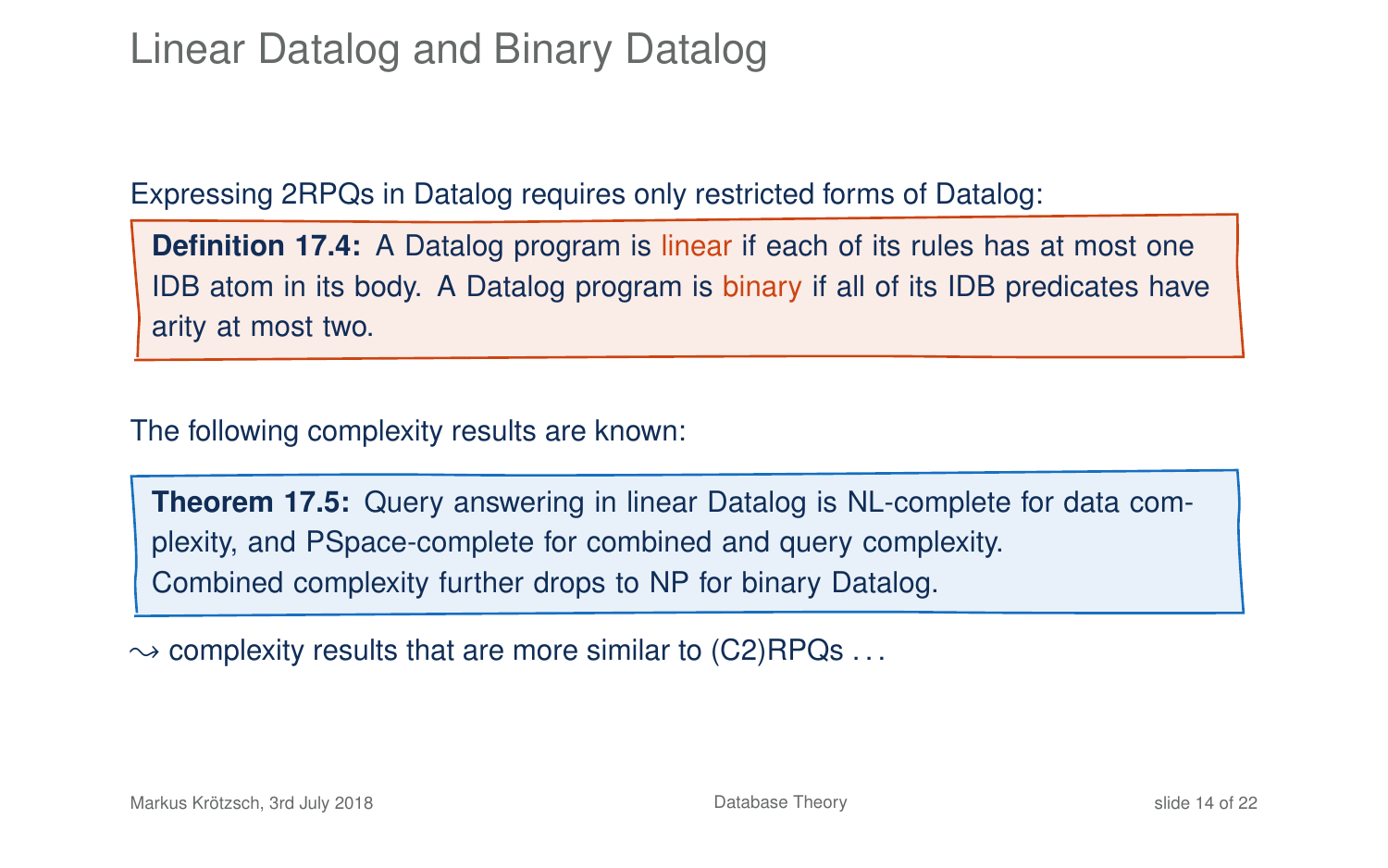### 2RPQs and Linear Datalog

The Datalog translation of 2RPQs does not lead to linear Datalog, but we can fix this.

We transform a regular expression  $E$  to a linear Datalog query  $\langle \mathsf{Q}_E, P^{\mathsf{lin}}_E \rangle$ :

- Construct a non-deterministic automaton  $\mathcal{A}_F$  for  $E$
- For every state q of  $\mathcal{A}_E$ , we use a binary IDB predicate  $S_a$
- For the starting state  $q_0$  of  $\mathcal{A}_E$ , we add a rule  $\mathbf{S}_{q_0}(x, x) \leftarrow$
- For every transition  $q \stackrel{\iota}{\rightarrow} q'$  of  $\mathcal{A}_E$ , we add a rule

 $\mathbf{S}_{q'}(x, z) \leftarrow \mathbf{S}_q(x, y) \wedge \mathbf{p}_{\ell}(y, z)$ 

• For every final state  $q_f$  of  $\mathcal{A}_E$ , we add a rule

$$
\mathsf{Q}_E(x,y) \leftarrow \mathsf{S}_{q_f}(x,y)
$$

#### Two-way queries can be captured by allowing two-way transitions.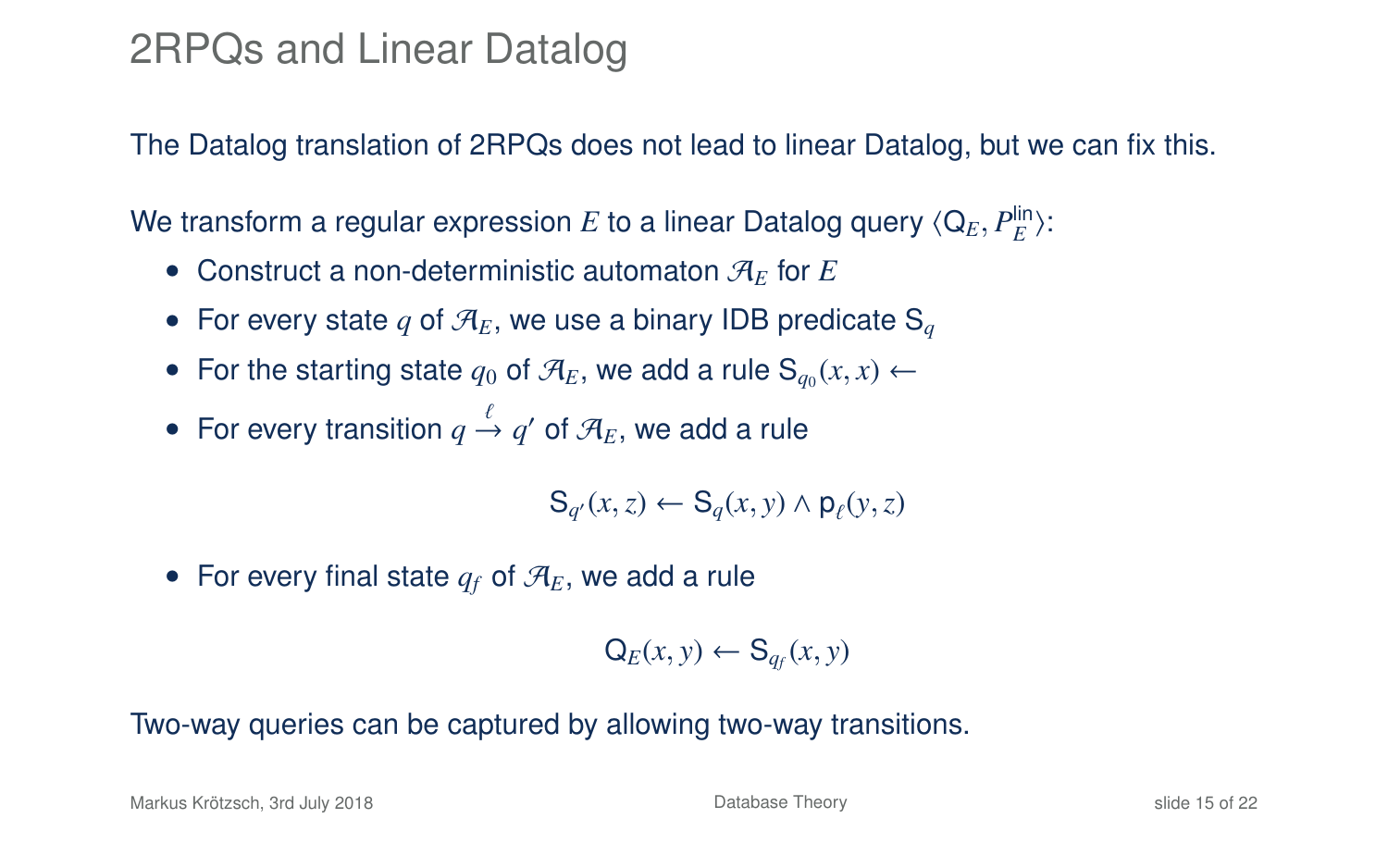### Linear Datalog vs. 2RPQs

So all 2RPQs can be expessed in linear Datalog Is the converse also true?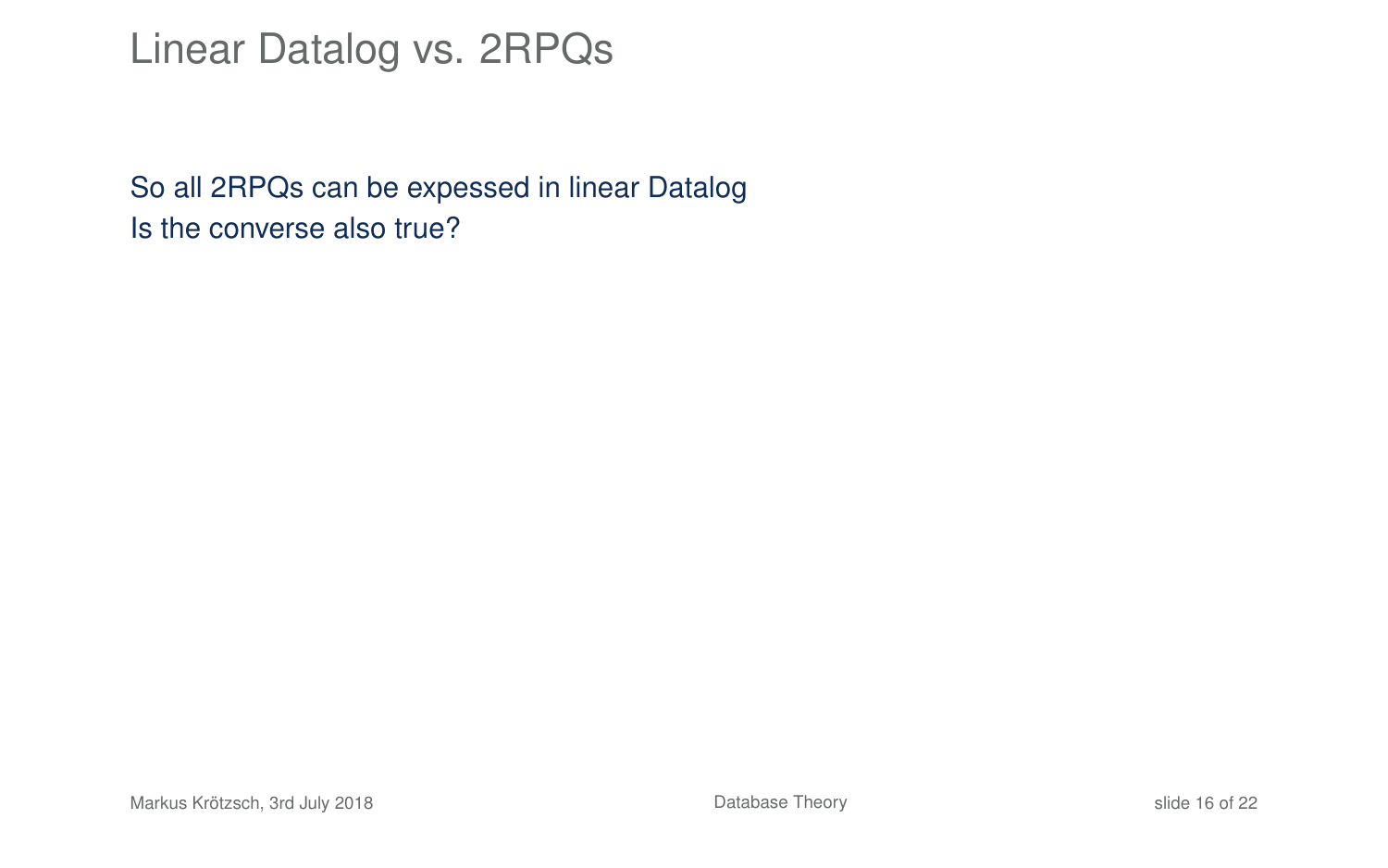### Linear Datalog vs. 2RPQs

So all 2RPQs can be expessed in linear Datalog Is the converse also true?

No. Counterexample:

Query( $x, z$ ) ←  $p_a(x, y) \wedge p_b(y, z)$  $\mathsf{Query}(x, z) \leftarrow \mathsf{p}_a(x, x') \land \mathsf{Query}(x', z') \land \mathsf{p}_b(z', z)$ 

The linear Datalog program matches paths with labels from  $a^n b^n$  $\rightarrow$  context-free, non-regular language  $\rightarrow$  not expressible in (C2)RPQs

Intuition: linear Datalog generalises context-free languages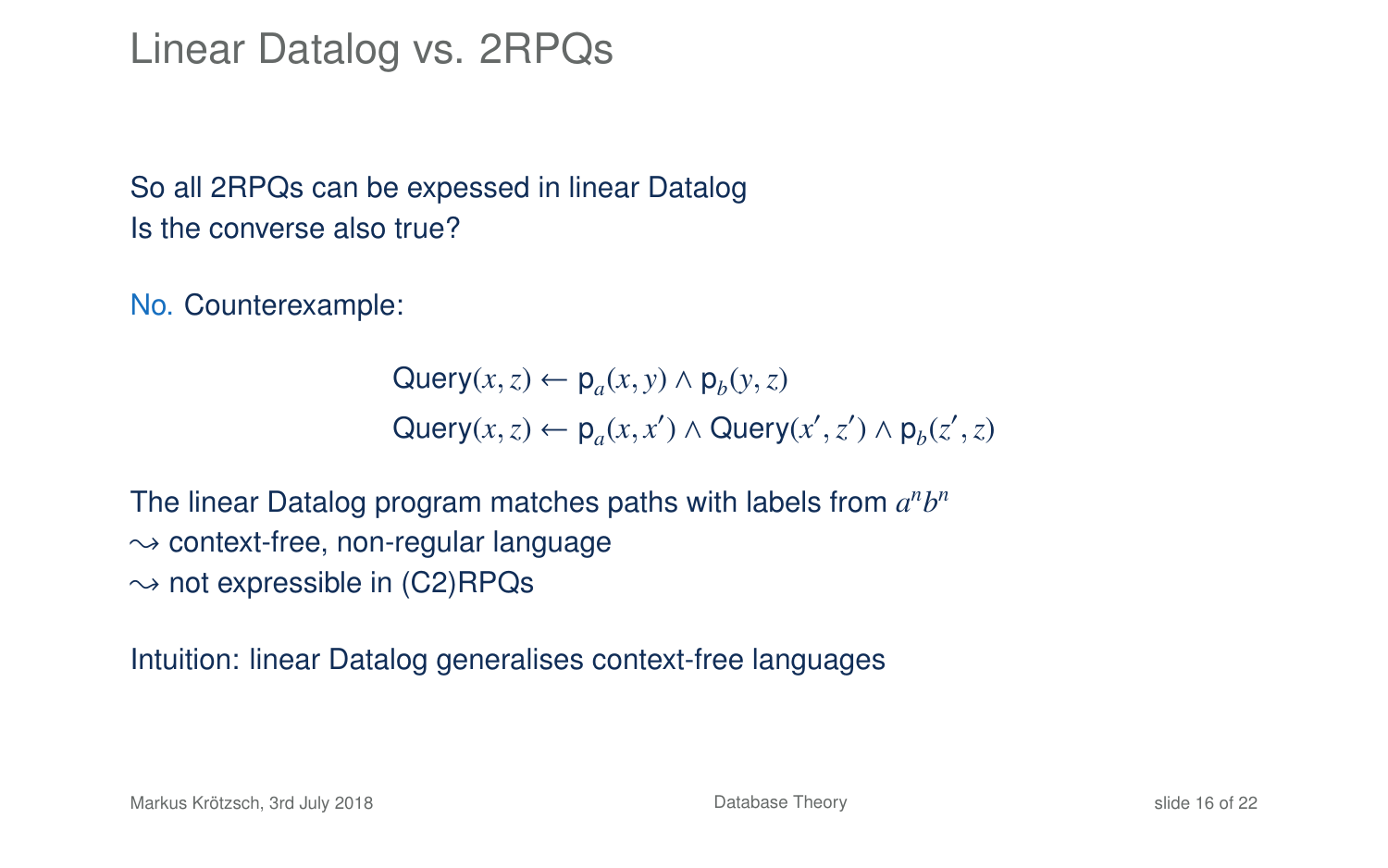# Query Optimisation for C2RPQs

Recall the basic static optimisation problems of database theory:

- Query containment
- Query equivalence
- Query emptiness

Which of these are decidable for (C2)RPQs?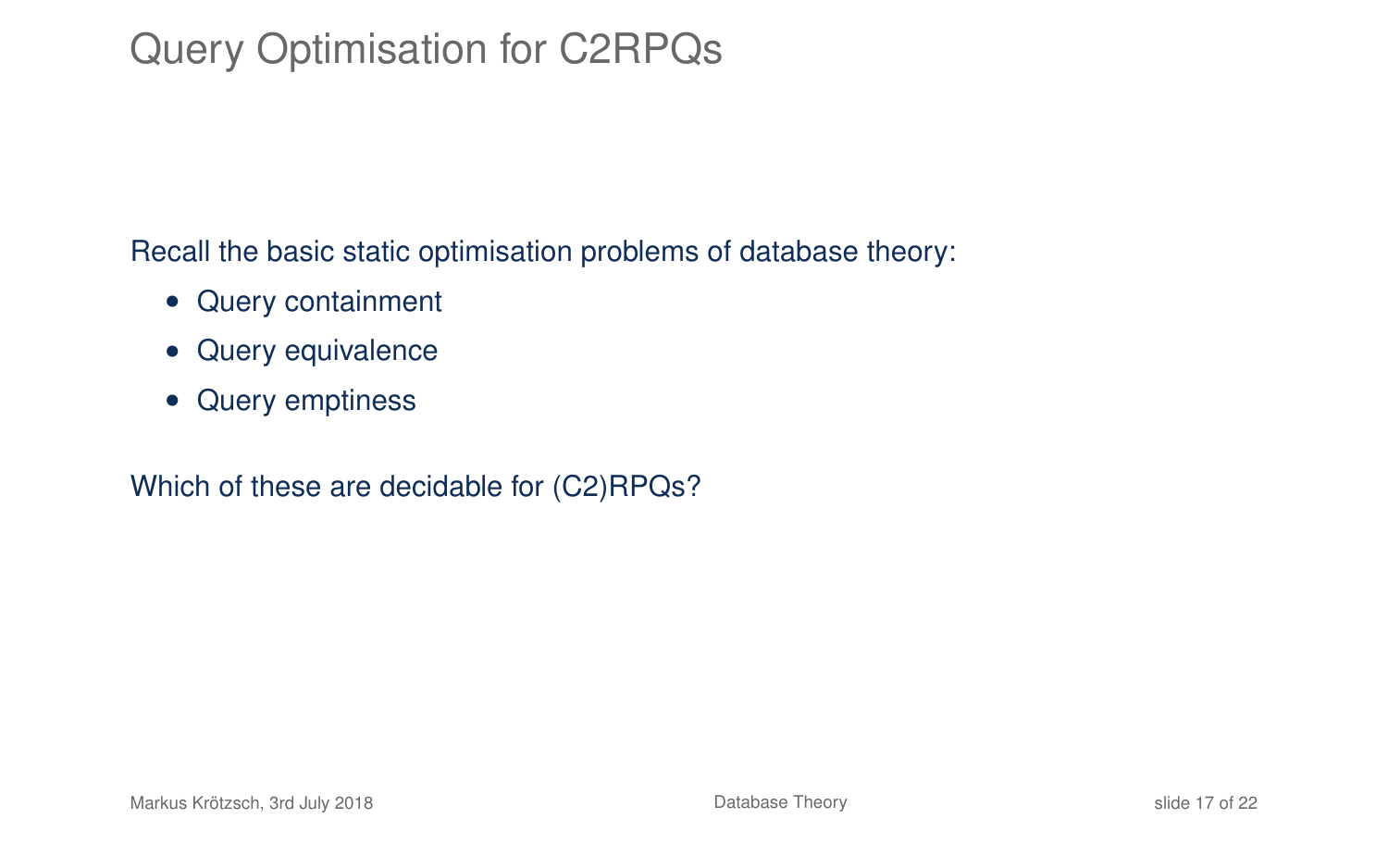# Query Optimisation for C2RPQs

Recall the basic static optimisation problems of database theory:

- Query containment
- Query equivalence
- Query emptiness

Which of these are decidable for (C2)RPQs?

Observation: query emptiness is trivial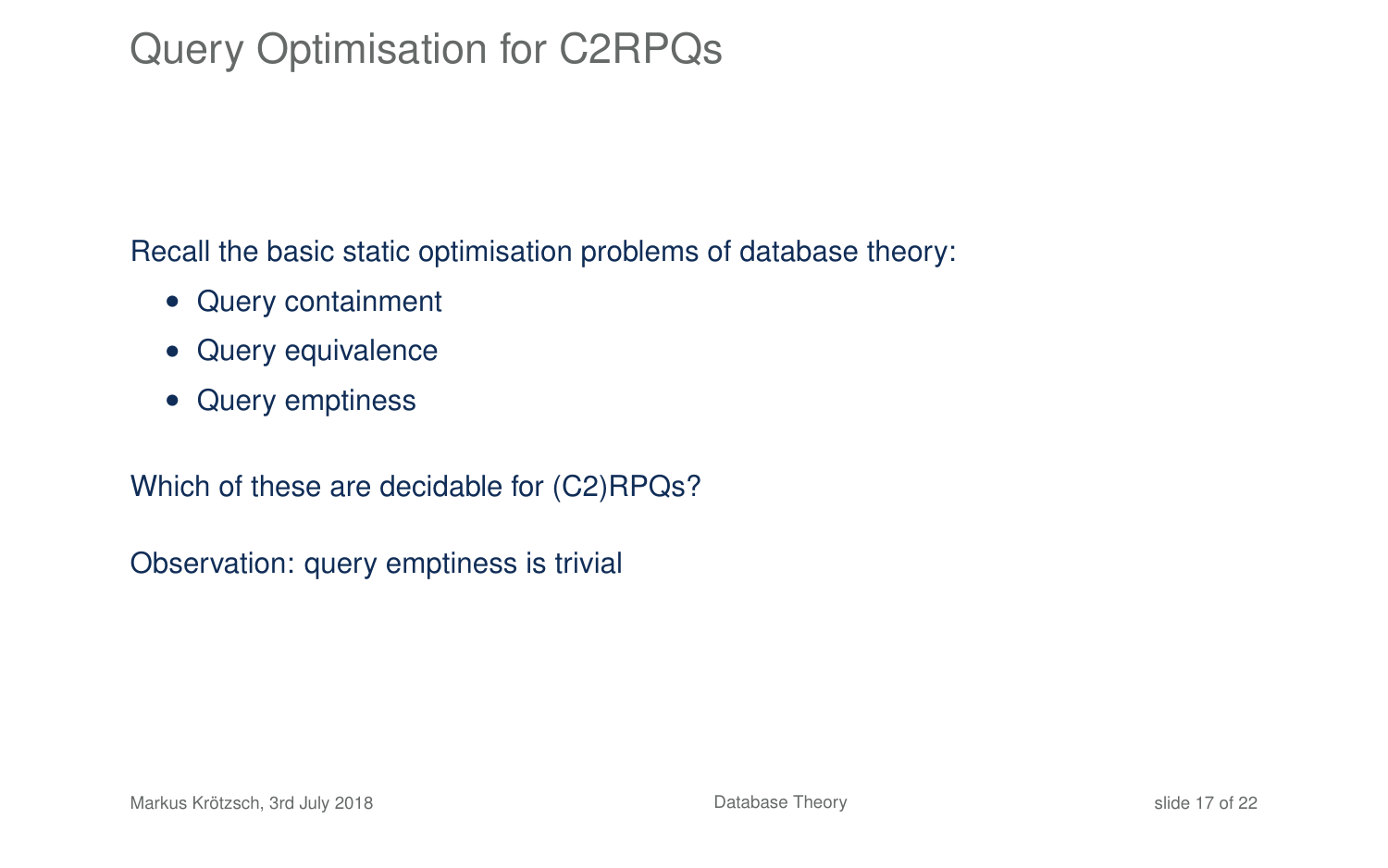# Containment for RPQs

Containment of Regular Path Queries corresponds to containment of regular expressions  $\rightsquigarrow$  known to be decidable in PSpace

#### **Proof sketch for checking**  $E_1 \sqsubseteq E_2$ :

- (1) Construct non-deterministic automata (NFAs),  $A_1$  and  $A_2$  for the regular expressions  $E_1$  and  $E_2$ , respectively
- (2) Construct an automaton  $\bar{A}_2$  that accepts the complement of  $A_2$ .
- (3) Construct the intersection  $A_1 \cap \overline{A}_2$  of  $A_1$  and  $\overline{A}_2$
- (4) Check if  $A_1 \cap \bar{A}_2$  accepts a word (if yes, then there is a counterexample that disproves  $E_1 \sqsubseteq E_2$ ; if no, then the containment holds)

#### Complexity estimate:

 $A_1 \cap \bar{A}_2$  is exponential (blow-up by powerset construction in step (2)) but step (4) is possible by checking reachability on the state graph

- $\rightarrow$  NL algorithm on an exponential state graph
- $\rightarrow$  NPSpace algorithm (construct the state graph on the fly)
- $\rightarrow$  PSpace algorithm (Savitch's Theorem)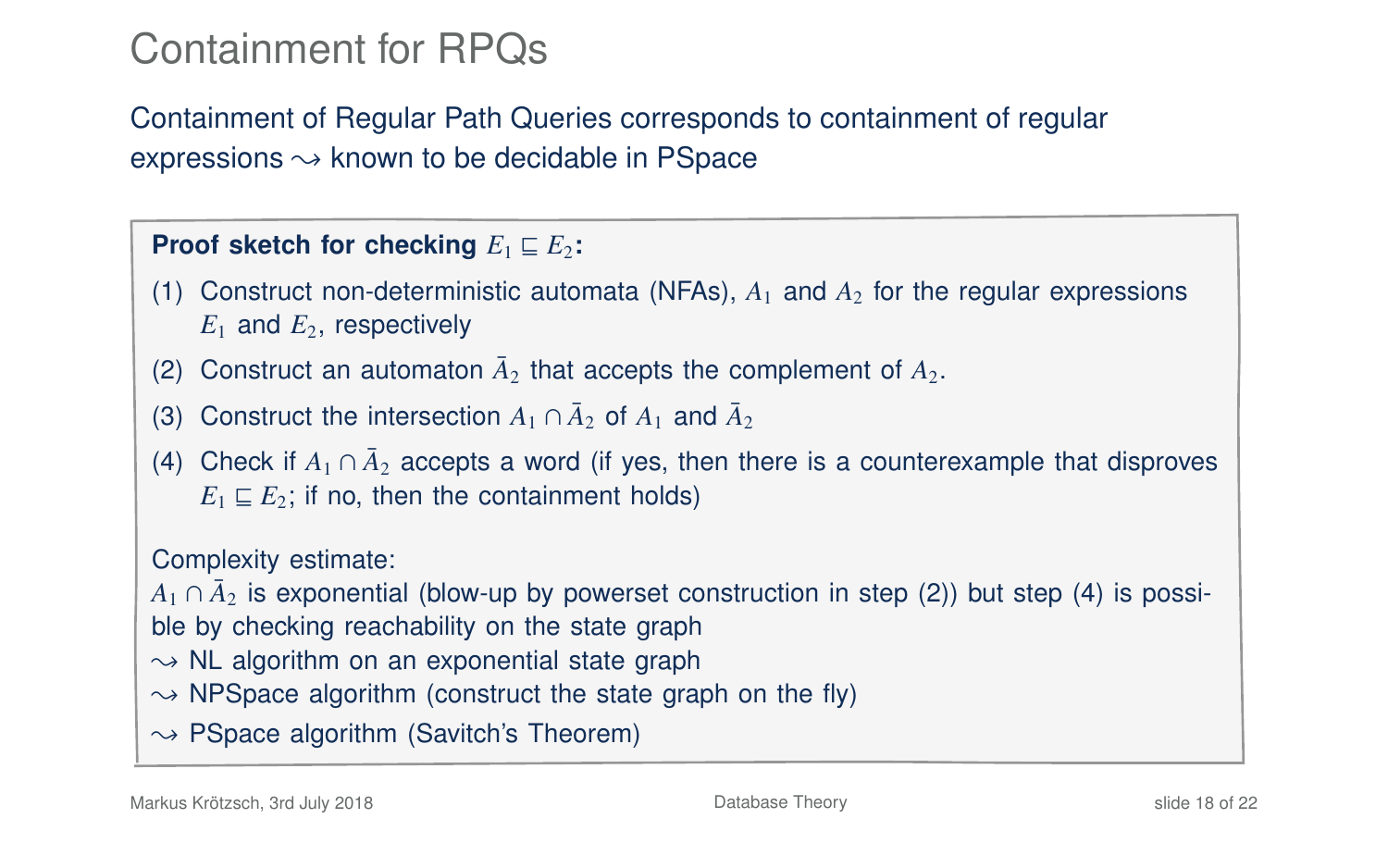# Containment for (C)2RPQs

Things are more tricky when adding converses and conjunctions

#### **Theorem 17.6:**

- Containment of 2RPQs is PSpace-complete
- Containment of C2RPQs is ExpSpace-complete

#### The proofs are more involved.

Automata-theoretic constructions are used, but with more complicated automata models and for somewhat different languages (there is no good "language of possible C2RPQ matches on a graph"  $\rightarrow$  consider language of possible proofs instead)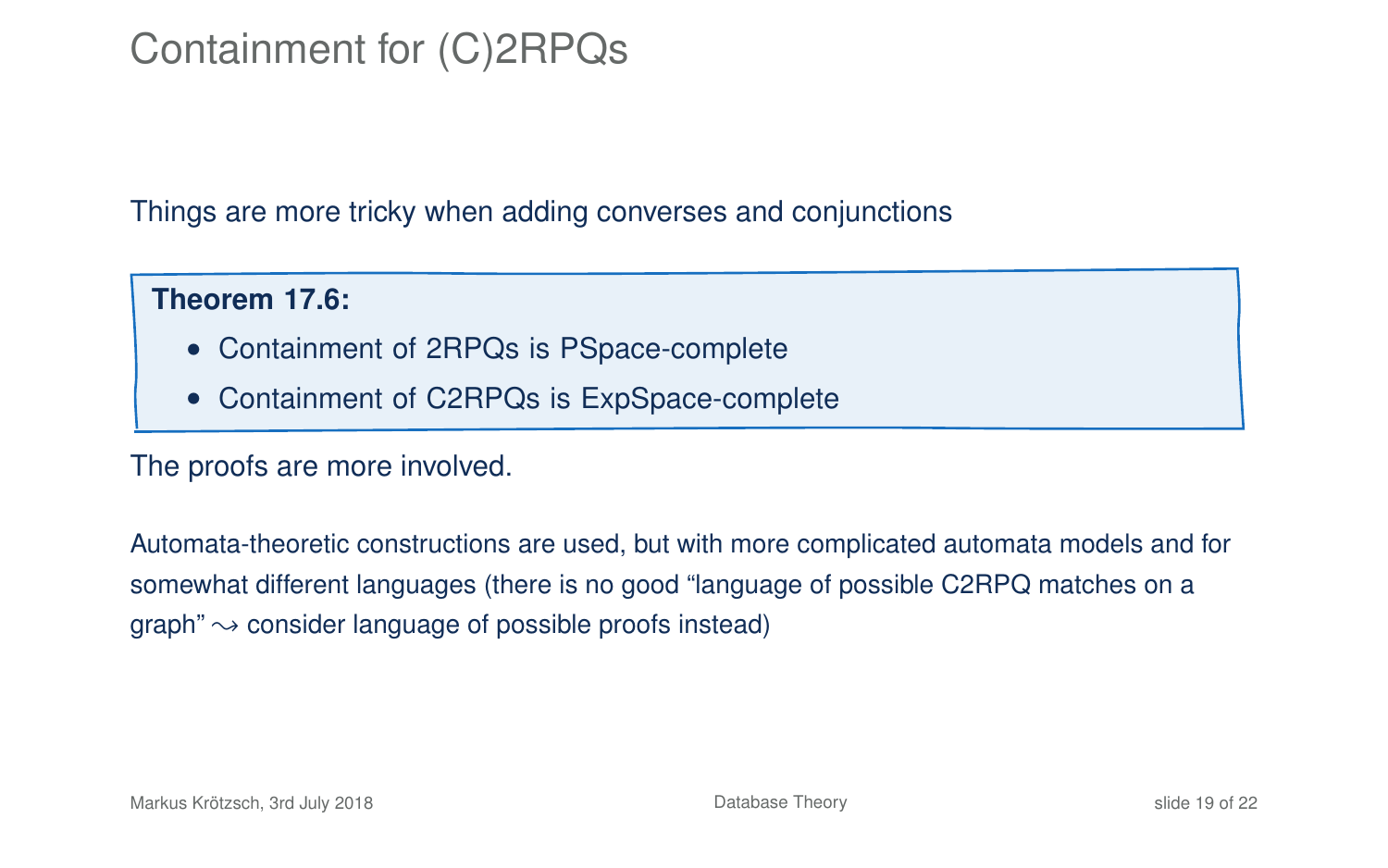# Query Optimisation for Path Queries

Decidable in PSpace (2RPQs) and ExpSpace (C2RPQs)

Should be compared to linear Datalog:

**Theorem 17.7:** Query containment for linear Datalog queries is undecidable.

**Proof:** see Lecture 13 (Post Correspondence Problem in Datalog – in fact, in linear Datalog) is a control of the control of the control of the control of the control of the control of the control of the control of the control of the control of the control of the control of the control of the control of t

Essentially no adoption in practice  $\rightarrow$  maybe the complexities are too high ...  $\rightarrow$  or maybe path query optimisers are just too primitive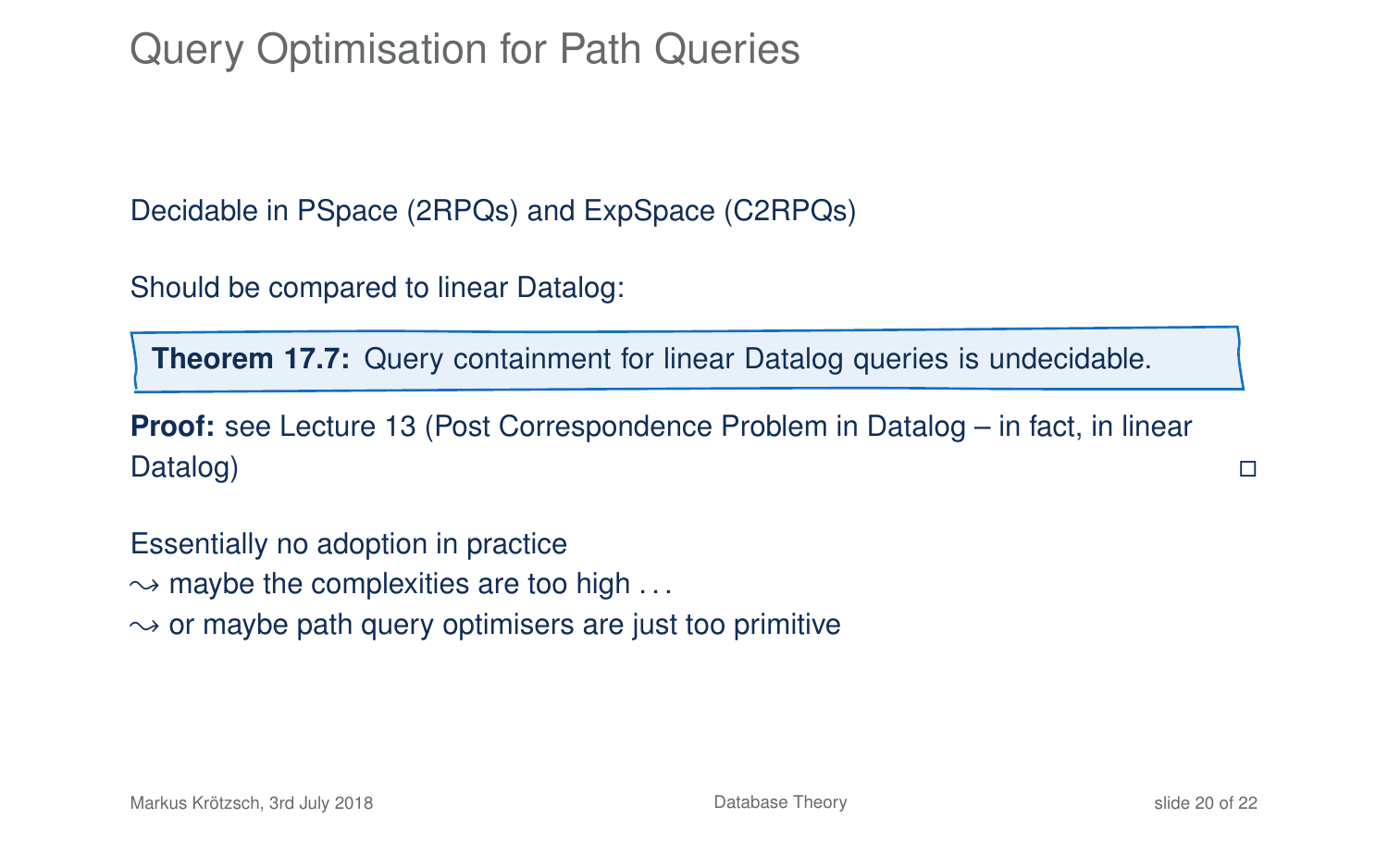### Path Queries: Final Remarks on Expressivity

We have seen that C2RPQs are NL-complete for data  $\sim$  can all NL-complete queries be captured by a C2RPQ?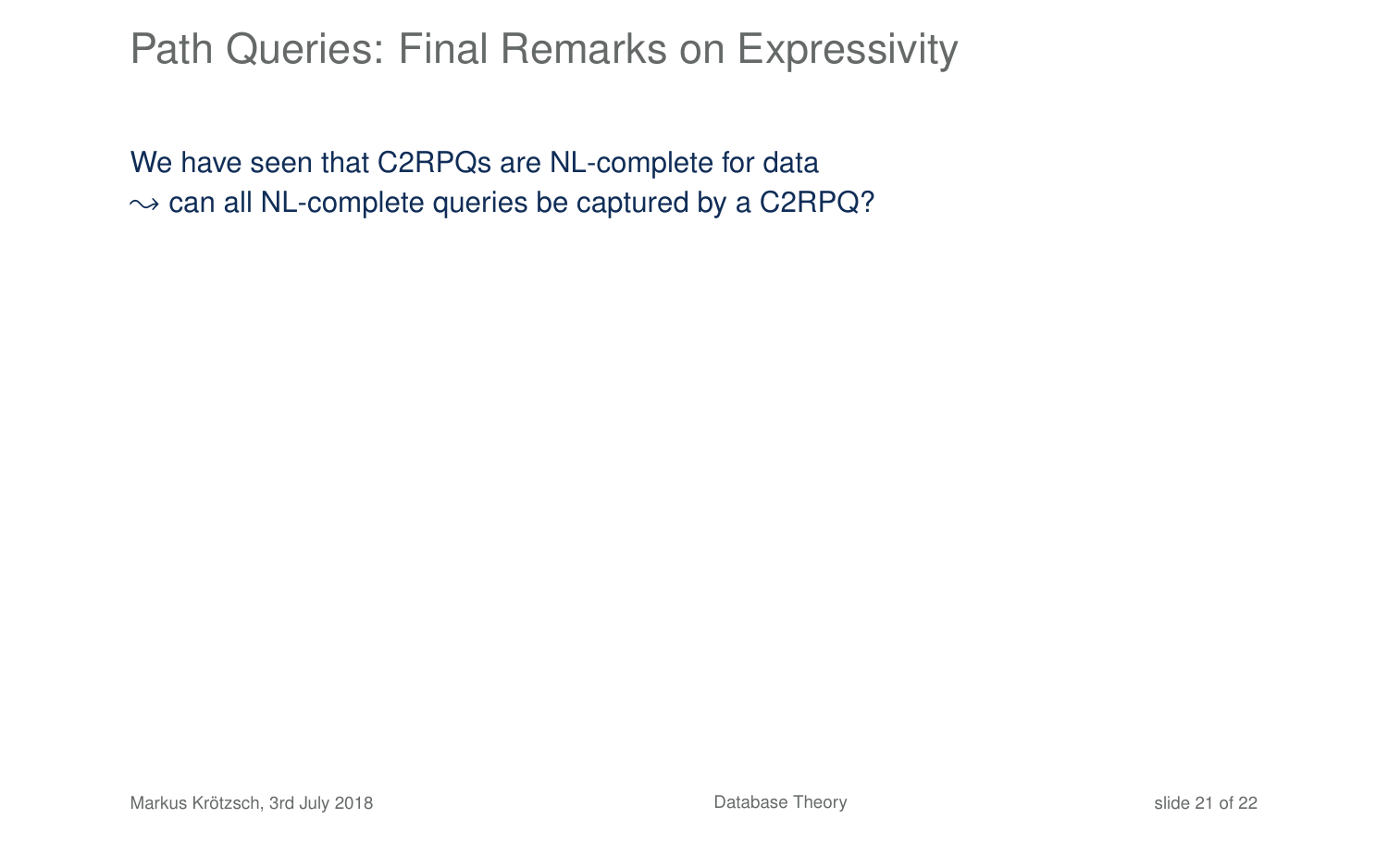# Path Queries: Final Remarks on Expressivity

We have seen that C2RPQs are NL-complete for data  $\sim$  can all NL-complete queries be captured by a C2RPQ?

No. For many reasons.

- C2RPQs have no disjunction ( $\rightsquigarrow$  Unions of C2RPQs)
- C2RPQs have no negation

FO-queries with a binary transitive closure operator capture NL

#### Several (regular) extensions of path queries:

- Nested unary 2RPQs in regular expressions ("test operators")
- Nested binary C2RPQs in regular expressions
- Other more expressive fragments of "regular Datalog", e.g., Monadically Defined **Queries**